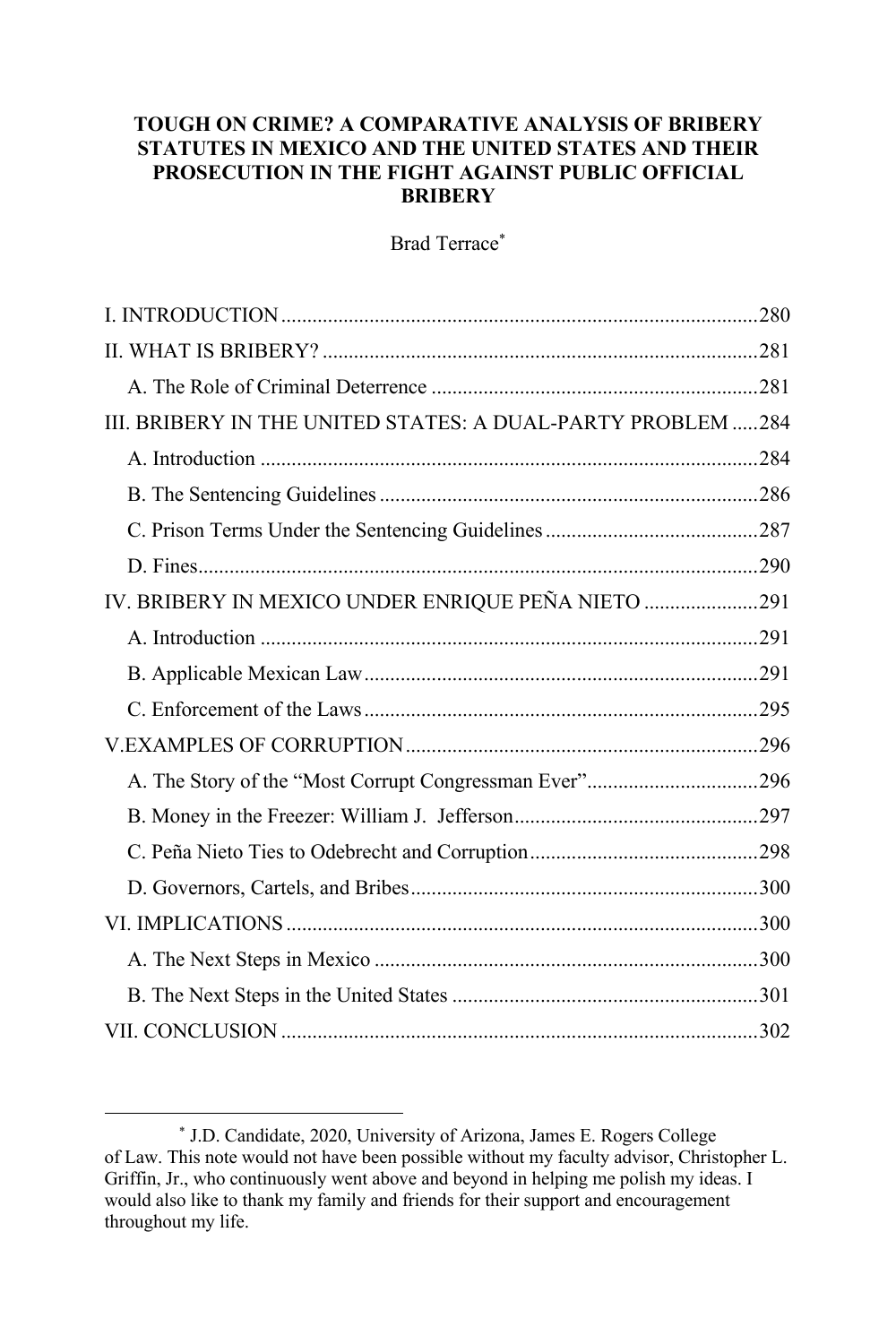#### **I. INTRODUCTION**

Prosecutors, judges, and politicians from around the world consistently comment on their desire to be tough on crime.<sup>1</sup> This has led to an increase in penalties and a narrowing of judicial discretion.<sup>2</sup> However, this same attitude is traditionally not extended to white-collar crimes, including bribery. Although there are fewer bribery crimes involving large sums of money, these crimes still have the potential to devastate communities.<sup>3</sup> There is a growing trend around the world to view bribery not as a quirk in political systems, but rather as a harmful endemic that threatens democracy.4 Public corruption has the potential to create public cynicism, lack of government transparency, and a decline in political morality.<sup>5</sup>

There has not been substantial focus placed upon public-official bribery in legal scholarship.6 This is sometimes justified by the argument that occurrences of bribery and the prosecution of bribery are rare, but they are not.<sup>7</sup> Although bribery was much more common in the past, especially in the 1970s, it has become less frequent due to an increase in global pressure to root out the practice.<sup>8</sup> Efforts have been made by the United States, the European Union, the African Union, and others, to root out corruption.<sup>9</sup> Anti-corruption statutes commonly differ in their specific approaches, but they all seek to establish prosecutorial guidelines to aid in rooting out corrupt public officials. This Note will examine sentencing guidelines within the codified laws of the United States and Mexico, and how they are implemented in order to determine whether lax enforcement of codified laws could be a contributing factor of increased public-official bribery.

<sup>9</sup> *Id.* at 1261.

<sup>1</sup> *See generally The Marshall Project, "Tough on Crime", Politics*, THE RECORD, https://www.themarshallproject.org/ (last visited Nov. 2, 2018).

<sup>2</sup> Judge K.L. McIff, *Getting Smart As Well As Tough on Crime*, 11 Nov., UTAH B.J., 41, 41 (1998).

<sup>3</sup> *See generally* Daniel Richman, *Federal White Collar Sentencing in the United States: A Work in Progress*, 76 L. & CONTEMP. PROBS. 53, 53 (2013) (citing that "crimes involving fraud, deceit, theft, embezzlement, insider trading, and other forms of deception" accounted for only 9.5% of Federal cases in 2009).

<sup>4</sup> David Morrissey, *The Fight Against Corruption by International Organizations*, 39 GEO. WASH. INT'L L. REV. 165, 166 (2007).

<sup>5</sup> *Id.*

<sup>6</sup> Daniel H. Lowenstein, *Political Bribery and the Intermediate Theory of Politics*, 32 UCLA L. REV. 784, 785–86 (1985).

<sup>7</sup> *Id.*

<sup>8</sup> Frank C. Razzano & Travis P. Nelson, *The Expanding Criminalization of Transnational Bribery: Global Prosecution Necessitates Global Compliance*, 42 INT'L L. 1259 (2008).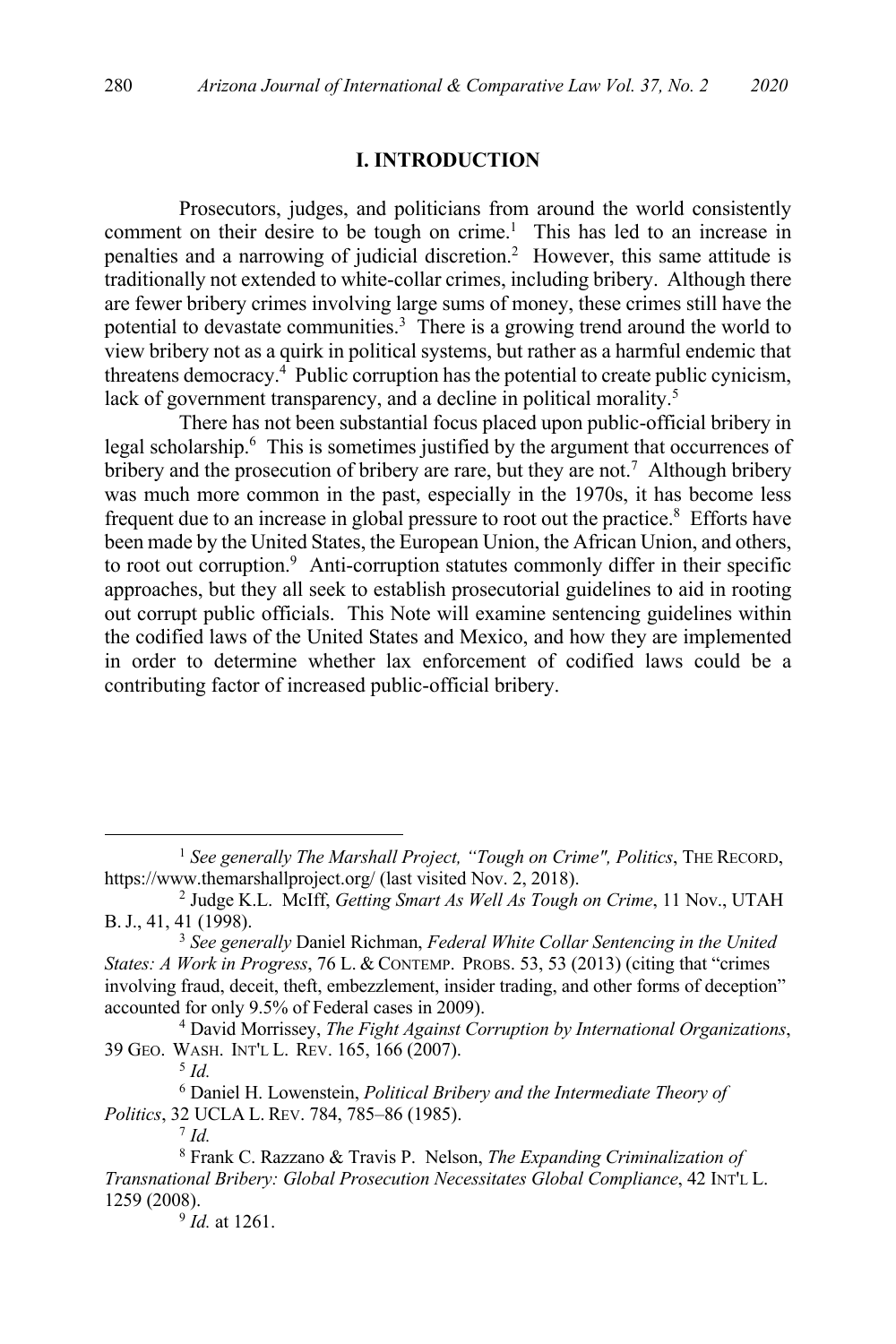#### **II. WHAT IS BRIBERY?**

Public-official bribery generally occurs when a government officer holder accepts money, gifts, or something else of value, from an offeror attempting to influence any act within that person's scope of government service. 10 Countries structure their statutes differently in terms of the words they use and how they define them.<sup>11</sup> Some bribery cases are clear, but others are murky because of the openended wording of many bribery statutes, including those in the United States.<sup>12</sup> Bribery cases can be made more complicated because it is often difficult to prove that an official has received a benefit in exchange for a specific official action or  $inaction<sup>13</sup>$ 

The following illustrations show the many potential complications raised when applying bribery statutes. For example, has an incumbent violated a bribery statute by taking money from a campaign donor while promising to support a legislative bill that is important to that donor? The answer would be no if the campaign donor was giving the money solely to influence the election, and not for the purpose of influencing an official act of that public official.14 Although the distinction is slight, it is important to determine whether the money is influencing an official action or just the election victory. Another conventional problem is whether bribery requires an explicit quid pro quo agreement or if mutual understanding is sufficient.15 Additionally, would it be bribery to exchange political favors? For example, is it illegal to exchange a vote in a legislative body for the promise of an appointment to a cabinet level position?

Asking generalized questions about bribery like the ones above will not provide clarity. The answers to these questions vary depending upon each country's relevant statutes and their interpretations.<sup>16</sup> It is to these relevant statutes we now turn in order to determine how the United States and Mexico deal with bribery in their respective countries. This Note begins with a discussion of criminal deterrence before turning to the relevant statutes in the United States and Mexico.

#### **A. The Role of Criminal Deterrence**

Deterrence theory traces its origins to economics and political science and, in the context of corruption, compares the marginal cost of illegal behavior with the

<sup>&</sup>lt;sup>10</sup> *See* Deborah Hellman, *A Theory of Bribery*, 38 CARDOZO L. REV. 1947, 1953-54 (2017) [hereinafter Hellman].

<sup>&</sup>lt;sup>11</sup> See 18 U.S.C. § 201 (2019); *see also* Cometen el delito de cohecho [CPF], art. 222, Diario Oficial de la Federacion [DOF] 12-03-2015, (Mex.).

<sup>&</sup>lt;sup>12</sup> See Hellman, *supra* note 10, at 1956; 18 U.S.C. § 201 (2019). <sup>13</sup> Lowenstein, *supra* note 6, at 786–87.

<sup>14</sup> *See* Hellman*, supra* note 10, at 1956. 15 *Id.* at 1960.

<sup>16</sup> *See generally id.*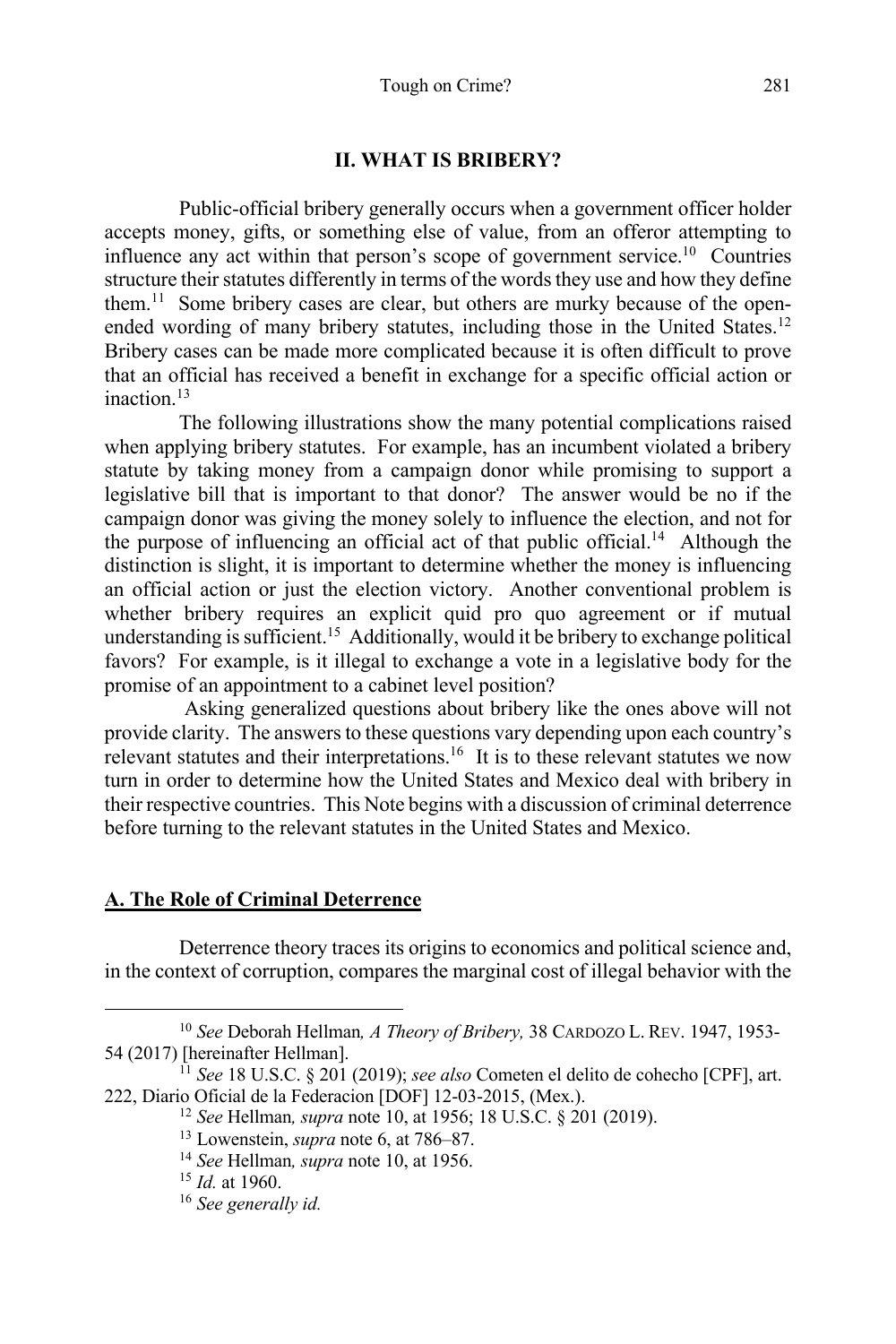marginal gain from such behavior.<sup>17</sup> Legal scholarship has now concluded that deterrence effects are more likely to result from increases in the *certainty* of being caught and not increases in the severity of the punishment.<sup>18</sup> Increasing punishment severity without increasing punishment probability can be problematic if potential criminals are more cognizant of the stagnating frequency of punishments than they are of the severity of those punishments.<sup>19</sup> Many white collar criminals will be more aware of the extra-legal consequences of the illicit behavior, such as embarrassment and public disapproval, which can be at least as great a deterrent, if not greater, than the legal consequences of a bribery conviction.<sup>20</sup>

When prosecuting bribery, the attempt to balance severity and certainty in the deterrence analysis is complicated because of the nature of prosecuting a bribe.<sup>21</sup> Many bribery prosecutions rely on the "flipping" of insiders with direct knowledge of a bribery event, which means that prosecutors have to deliver some benefit to "flipping" or operate without the full body of evidence.<sup>22</sup> In effect, to gather evidence, the severity of punishment has to be decreased for the "flipper," which would lessen overall deterrence.<sup>23</sup>

The deterrence analysis must also include the severity of punishment between two types of bribe players: the person paying for better-than-fair treatment, and the person who pays a bribe just to be treated fairly.<sup>24</sup> Many have argued that the best way to deter bribery is to rank the social harms of different kinds of corruption and then levy penalties according to the harm inflicted.<sup>25</sup> On this account, prosecuting those paying bribes would focus on those seeking unusual and

<sup>17</sup> James Alt & David Lassen, *Enforcement and Public Corruption: Evidence From US States*, 2 (Univ. of Copenhagen Dep't of Econ. EPRU Working Paper No. 2010- 08, 2011); *see* Gary S. Becker, *Crime and Punishment: An Economic Approach*, 76 J. Pol. Econ. 169 (1968); *see also* Gary Becker & George J. Stigler, *Law Enforcement, Malfeasance, and Compensation of Enforcers*, 3 J. LEGAL STUD. 1(1974).

<sup>18</sup> Donald A. Dripps, *In General, Should Excuses be Complete or Partial? Rehabilitating Bentham's Theory of Excuses*, 42 TEX. TECH. L. REV. 383, 413 (2009).

<sup>19</sup> *See* Andrew Von Hirsch et al., *Criminal Deterrence and Sentence Severity: An Analysis of Recent Research*, 39 ALTA. L. REV., 597 (1999).

<sup>20</sup> *See* Daniel S. Nagin & Greg Pogansky, *Integrating Celerity, Impulsivity, and Extralegal Sanction Threats into a Model of General Deterrence: Theory and Evidence*, 39(4) CRIMINALOGY 865 (2001).

<sup>21</sup> *See* Susan Rose-Ackerman, *The Law and Economics of Bribery and Extortion*, 6 ANN. REV. L. & SOC. SCI. 217, 222 (2010) [hereinafter Rose-Ackerman].

<sup>22</sup> *Id.*; *see also* Michael S. Ross, *Thinking Outside the Box: How the Enforcement of Ethical Rules Can Minimize the Dangers of Prosecutorial Leniency and Immunity Deals*, 23 CARDOZO L. REV. 875, 877 (2002) ("flipping" and "snitching" are closely related terms that convey the same general principle: a witness willing to testify, or otherwise help, the government in their prosecution of a crime in exchange for money, leniency, or immunity).

<sup>23</sup> *See* Rose-Ackerman*, supra* note 21, at 222.

<sup>24</sup> Ian Ayres, *The Twin Faces of Judicial Corruption: Extortion and Bribery*, 74 DENVER UNIV. L. REV. 1231, 1253 (1997).

<sup>25</sup> *See* Rose-Ackerman*, supra* note 21, at 217.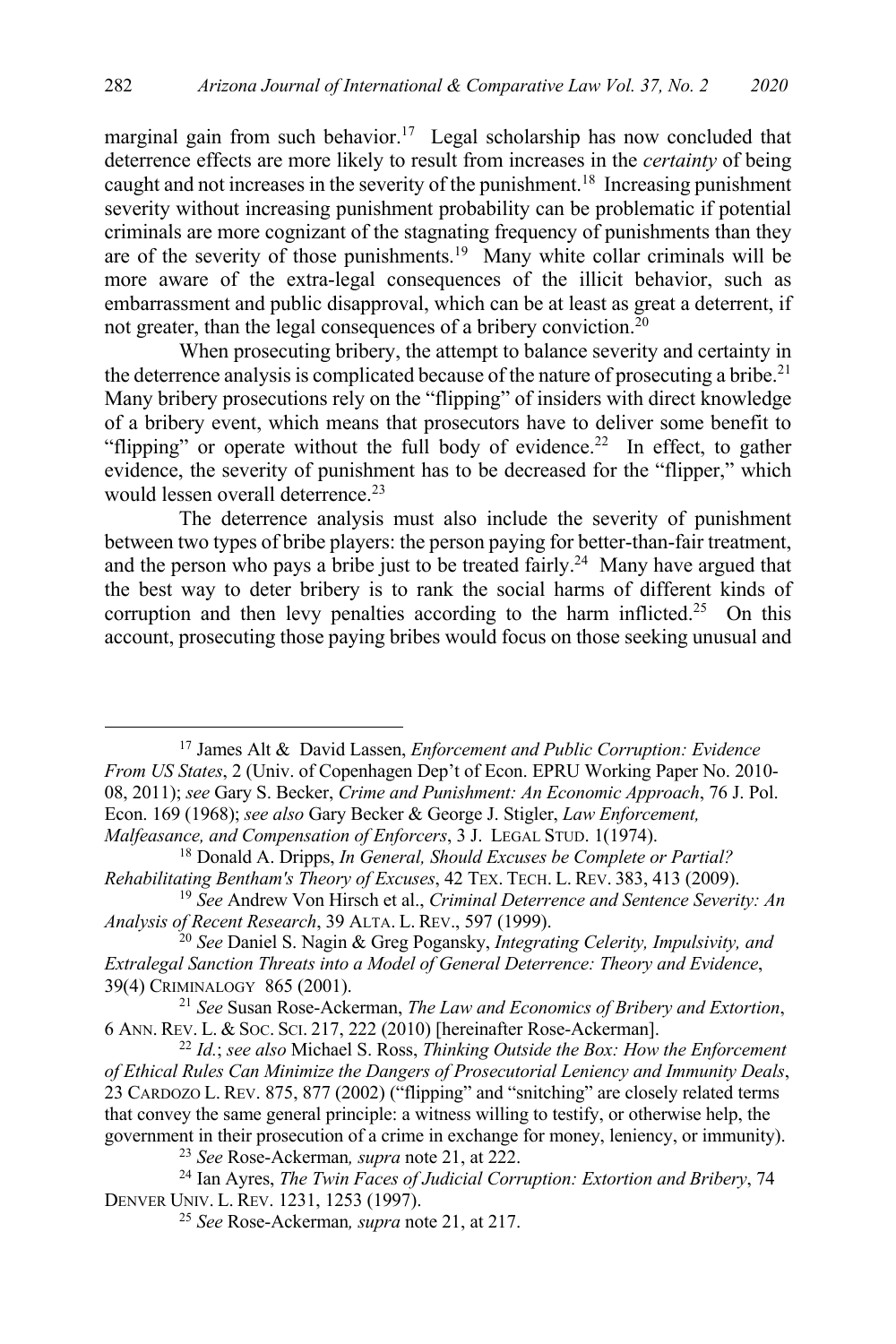illegal advantages.26 However, recent scholarship has focused on demand-side bribery (passive bribery) which increases the deterrence on the public officials who solicit or accept the prohibited payments.<sup>27</sup> This is, in part, due to the UN Convention Against Corruption (UNCAC) and the Organization for Economic Cooperation and Development (OECD) Convention adopting measures which criminalize demand-side bribery.28

Understanding how to deter bribery must begin with understanding why people choose to bribe even with the known penalties. As with other financial crimes, there can be a multitude of reasons why people decide to bribe, but the primary one is the aura of power and riches; simply put, the most common reason is greed.<sup>29</sup> The greed impulse can easily overpower deterrence, as two federal prosecutors in the Bernie Madoff case observed:

> Unfortunately, the way it works with these types of financial crimes is that for some individuals, greed is larger and more powerful than the deterrent effect . . . In these very large financial crimes . . . typically involving extremely powerful men who have all their lives been able to control and create whatever they wanted to, I do believe that there is some sense that they can go forward and do what they need to do, and, almost with impunity.<sup>30</sup>

Another argument against increasing the severity of punishment is that more severe or maximum punishments are not always imposed on defendants, mostly because of the dominance of plea agreements.<sup>31</sup> As discussed above, the need for information and evidence often encourages prosecutors to offer lenient sentences, which in turn reduces the number of people sentenced to the full extent available under the law.<sup>32</sup> Other scholars have also used game theory to suggest that increasing the severity of punishments will only reduce the number of criminal convictions, not reduce the number of people who are willing to bribe.33 Increasing the severity of punishment will undoubtedly increase the cost of prosecutions while

<sup>26</sup> Lindsay B. Arrieta, *Attacking Bribery at Its Core: Shifting Focus to the Demand Side of the Bribery Equation*, 45 PUB. CONT. L.J. 587, 590 (2016) [hereinafter Arrieta].

<sup>27</sup> *See id.*; *see also* Garen S. Marshall, *Increasing Accountability for Demand-Side Bribery in International Business Transactions*, 46 N.Y.U.J. INT'L. L. & POL. 1283 (2014). 28 Arrieta, *supra* note 26, at 594.

<sup>29</sup> Daniel V. Dooley, Sr., CPA & Mark Radke, Esq., *Does Severe Punishment Deter Financial Crimes*?, 4 CHARLESTON L. REV. 619, 640 (2010) [hereinafter Dooley].

<sup>30</sup> Tomoeh Murakami Tse, *Madoff Sentenced to 150 Years*, WASH. POST (June 30, 2009), https://advance-lexis-com.ezproxy1.library.arizona.edu/

document/.

 $31 \text{ Dooley}$ , *supra* note 29, at 656.<br> $32 \text{ Id}$ 

<sup>32</sup> *Id.* 33 *See* Jiangnan Zhu, *Do Severe Penalties Deter Corruption? A Game-Theoretic Analysis of the Chinese Case*, 12.2 CHINA REV. 1, 2 (2012).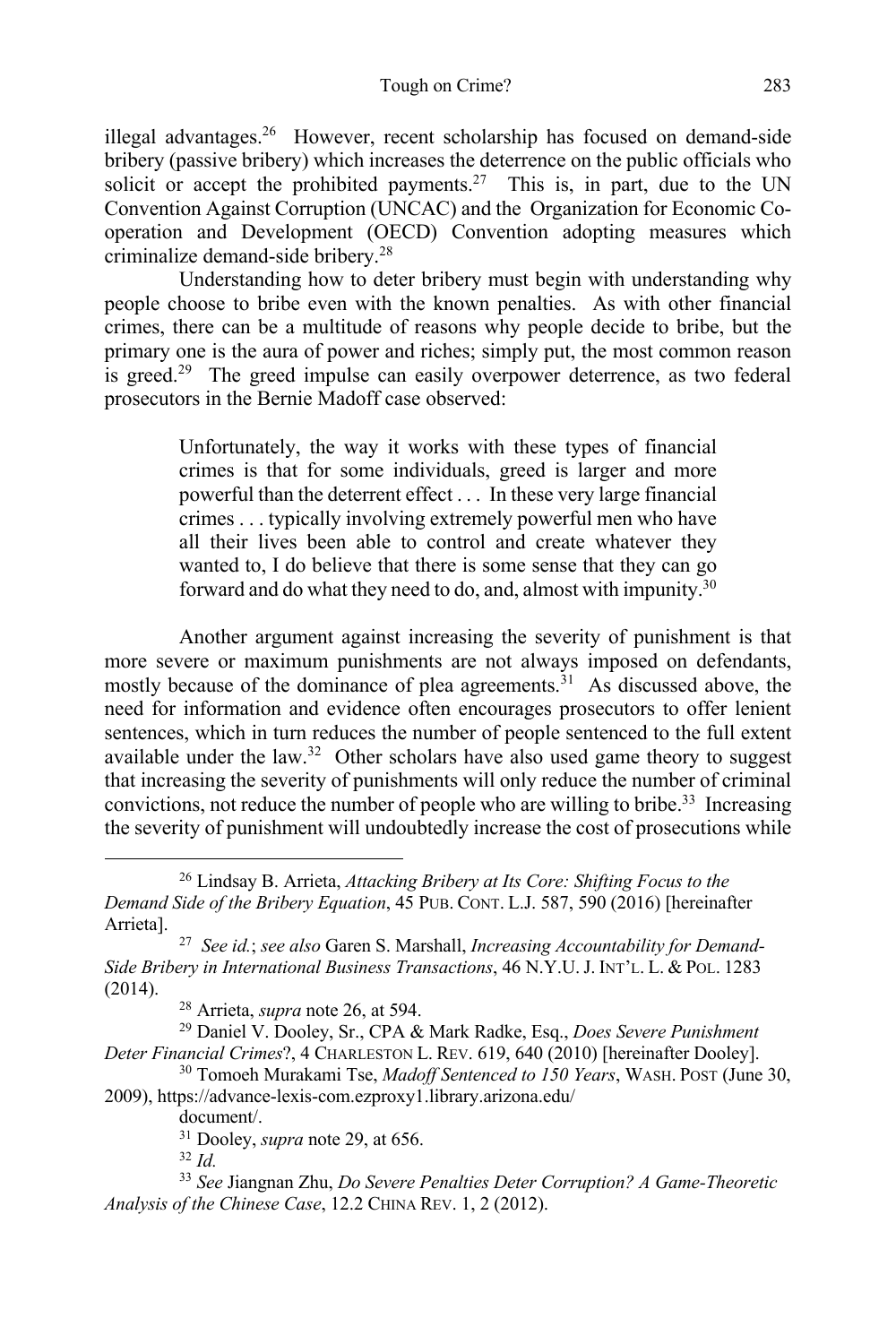still not attacking the core problem of increasing the certainty of punishment.<sup>34</sup> More lengthy incarcerations are also an expensive sanction because of the costs related to longer prison sentences, which already amount to nearly \$70 billion annually.35 In essence, effective anti-bribery enforcement would properly balance bribery prevention and the social harm that comes from actions.<sup>36</sup>

# **III. BRIBERY IN THE UNITED STATES: A DUAL-PARTY PROBLEM**

### **A. Introduction**

In the United States, public officials can be charged with bribery under a variety of statutes, including the Racketeer Influenced and Corrupt Organizations Act (RICO),<sup>37</sup> Foreign Corrupt Practices Act,<sup>38</sup> and the honest services fraud provision of the Travel Act.<sup>39</sup> However, this Note will focus on the Federal Official Bribery Statute because it is the main one used by federal prosecutors and the most comparable to the statutes of other countries.<sup>40</sup> 18 U.S.C. § 201 defines a public official as a:

> Member of Congress, Delegate, or Resident Commissioner, either before or after such official has qualified, or an officer or employee or person acting for or on behalf of the United States, or any department, agency or branch of Government thereof, including the District of Columbia, in any official function, under or by authority of any such department, agency, or branch of Government, or a juror. $41$

Although the above language seems to cover a variety of federal offices, there have been a few cases where courts have found the charged person not to be

<sup>37</sup> *See* 18 U.S.C. §§ 1961-1968.

<sup>38</sup> *See* 15 U.S.C. § 78dd-1.

<sup>40</sup> 18 U.S.C. § 201 (2012).

<sup>34</sup> *Id.*

<sup>35</sup> John Schmitt et al., Ctr. For Econ. & Pol'y Research, *The High Budgetary Cost of Incarceration* 1, 8 (2010), ://www.cepr.net/index.

php/publications/reports/the-high-budgetary-cost-of-incarceration/.

<sup>36</sup> Sharon Oded, *Coughing Up Executives or Rolling the Dice?: Individual Accountability for Corporate Corruption*, 35 YALE L. & POL. REV. 49, 68 (2016) ("To maximize total social welfare, an anti-bribery enforcement policy should minimize the sum of the social costs associated with bribery and with its prevention, including the cost of enforcement").

<sup>39</sup> *See* 18 U.S.C. § 1952; *see generally* Charles N. Whitaker, *Federal Prosecution of State and Local Bribery: Inappropriate Tools and the Need for a Structured Approach*, 78 VA. L. REV. 1617 (1992).

<sup>41</sup> *Id.*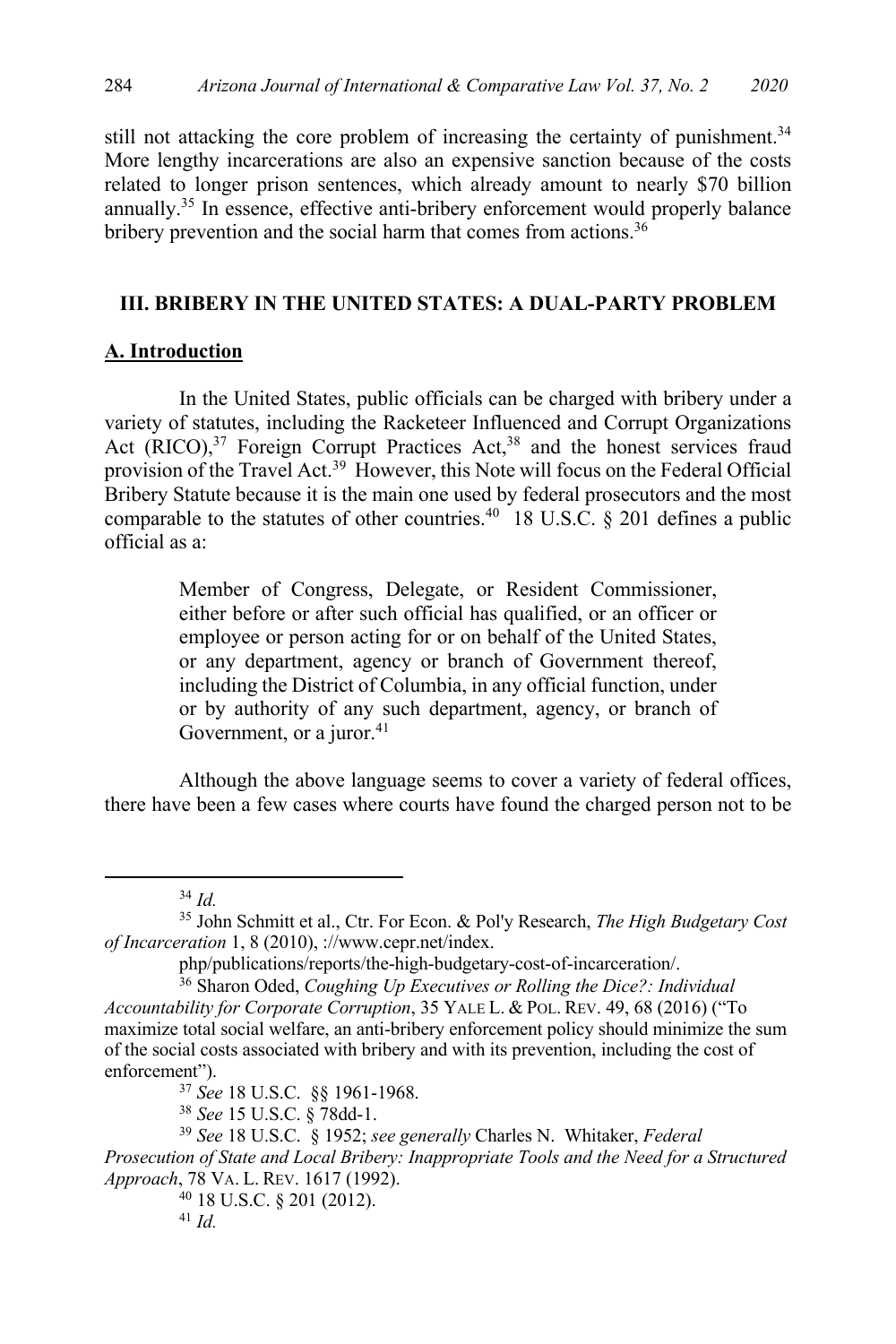a public official.<sup>42</sup> The language has generally been interpreted broadly, but in recent years, the Supreme Court seems to have narrowed the application of the statute through the definition of "official act."43 In *United States v. Birdsall*, the Court held that an "official act" can still be established through custom,<sup>44</sup> but certain mundane tasks, such as setting up a meeting and hosting an event for a cause, would no longer be considered "official acts."<sup>45</sup> An official act, is therefore, strictly limited to the words of the statute: "a decision or action on a 'question, matter, cause, suit, proceeding or controversy."<sup>46</sup> The contemporary question is now focused on whether officials are acting in their official capacities.

Once it is determined who and what general acts are the potential subjects of an illegal bribe under the law, the question turns to what specific actions by the bribing party violate the law. The bribery statute prohibits actions whereby one:

> directly or indirectly, corruptly gives, offers or promises anything of value to any public official or person who has been selected to be a public official, or offers or promises any public official or any person who has been selected to be a public official to give anything of value to any other person or entity.47

The offeror must have an intent to influence an official act, or to influence a public official "to commit or aid in committing, or collude in, or allow, any fraud, or make opportunity for the commission of any fraud, on the United States," or influence the public official "to do or omit to do any act in violation of the lawful duty of such official or person."48

More important for the purpose of this Note, the U.S. federal bribery statute prohibits a public official from any act that:

directly or indirectly, corruptly demands, seeks, receives, accepts, or agrees to receive or accept anything of value personally or for any other person or entity, in return for:

(A) being influenced in the performance of any official act;

(B) being influenced to commit or aid in committing, or to collude in, or allow, any fraud, or make opportunity for the commission of any fraud, on the United States; or

<sup>42</sup> 161 A.L.R. Fed. 491 (Originally published in 2000); *see* United States v. Kenney, 185 F.3d 1217 (11th Cir. 1999) (holding that a management employee of a government contractor, who assisted the Air Force in procuring materials and equipment for a project, was not a public official).

<sup>43</sup> *See* McDonnell v. United States, 136 S. Ct. 2355 (2016).

<sup>44</sup> United States v. Birdsall, 34 S. Ct. 512, 514-15 (1914).

<sup>45</sup> *McDonnell*, 136 S. Ct. at 2371.

<sup>46</sup> *Id.*; 18 U.S.C. § 201 (a)(3) (2012).

<sup>&</sup>lt;sup>47</sup> 18 U.S.C  $\frac{6}{5}$  201 (b) (1).<br><sup>48</sup> *Id.* § 201 (b) (1) (a)-(c).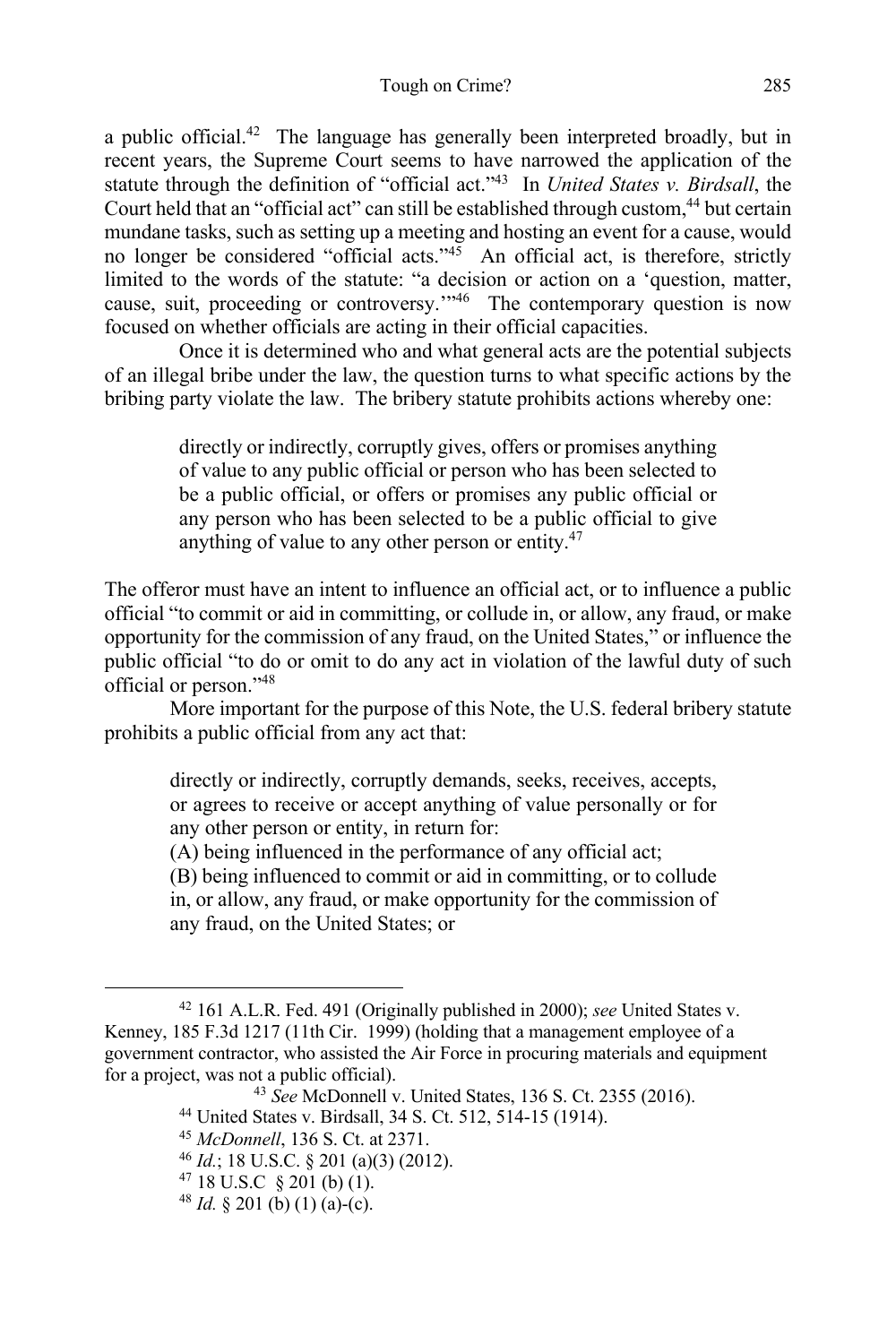(C) being induced to do or omit to do any act in violation of the official duty of such official or person<sup>49</sup>

In sum, prosecutors in the United States must prove the following four elements of § 201(b) to convict a public official: (1) a public official; (2) was asked to or offered to take some official act; (3) in return for a thing of value; (4) with criminal intent.<sup>50</sup>

#### **B. The Sentencing Guidelines**

The government has a variety of punishment options at its disposal when a public official is found guilty of violating  $\S$  201. The statute specifies that the offender can be fined up to three times the value of the bribe; can be imprisoned for up to fifteen years; and could potentially face disqualification from holding an office of "honor, trust, or profit" for the United States.<sup>51</sup> The United States government relies on the Sentencing Guidelines established by the United States Sentencing Commission to sentence criminal defendants.<sup>52</sup> The Commission is an independent agency established by statute,<sup>53</sup> which has faced many constitutional challenges, but remains in place.<sup>54</sup>

The United States Sentencing Commission, through the implementation of the Sentencing Guidelines, has sought to further "deterrence, incapacitation, just punishment, and rehabilitation."55 The Commission seems to have accomplished one of its main goals: limiting the wide disparity in sentences imposed, by having a rigid sentencing table which limits deviation to cases with "atypical features."56 For the purposes of this Note, the most consequential accomplishment of the sentencing guidelines is that much of the punishment decisions are taken out of the hands of prosecutors and judges, for better or for worse.

The Commission established a sentencing table, consisting of 43 levels, to help determine the sentences for criminal defendants.<sup>57</sup> There are various factors that can increase or decrease the level at which the offender is punished under the sentencing guidelines.<sup>58</sup> Factors that typically increase the severity of punishment

Booker, 543 U.S. 220 (2005) (the most recent challenge to the Sentencing Guidelines). <sup>55</sup> 1 U.S. Sentencing Guidelines Manual § 1A1.2 (U.S. Sentencing Comm'n

2016).

<sup>56</sup> *Id.* at 1.

<sup>58</sup> *See* C. Keith Hamilton et. al., *Bribery of Public Officials*, 30 AM. CRIM. L. REV. 471, 493 (1993).

<sup>49</sup> *Id.* § 201 (b) (2). 50 *Id.* § 201 (b); *see also* C. Keith Hamilton et al., *Bribery of Public Officials*, 30 Am. Crim. L. Rev. 471 (1993).

<sup>51</sup> *Id.* § 201(b).

<sup>52</sup> United States Sentencing Commission: Guidelines Manual, §1A1 (Nov. 2016) [hereinafter The Manual]. 53 *See* 28 U.S.C. § 991. 54 Mistretta v. United States, 488 U.S. 361 (1989); *see also* United States v.

<sup>57</sup> The Manual, *supra* note 52, at § 1A1.4(h).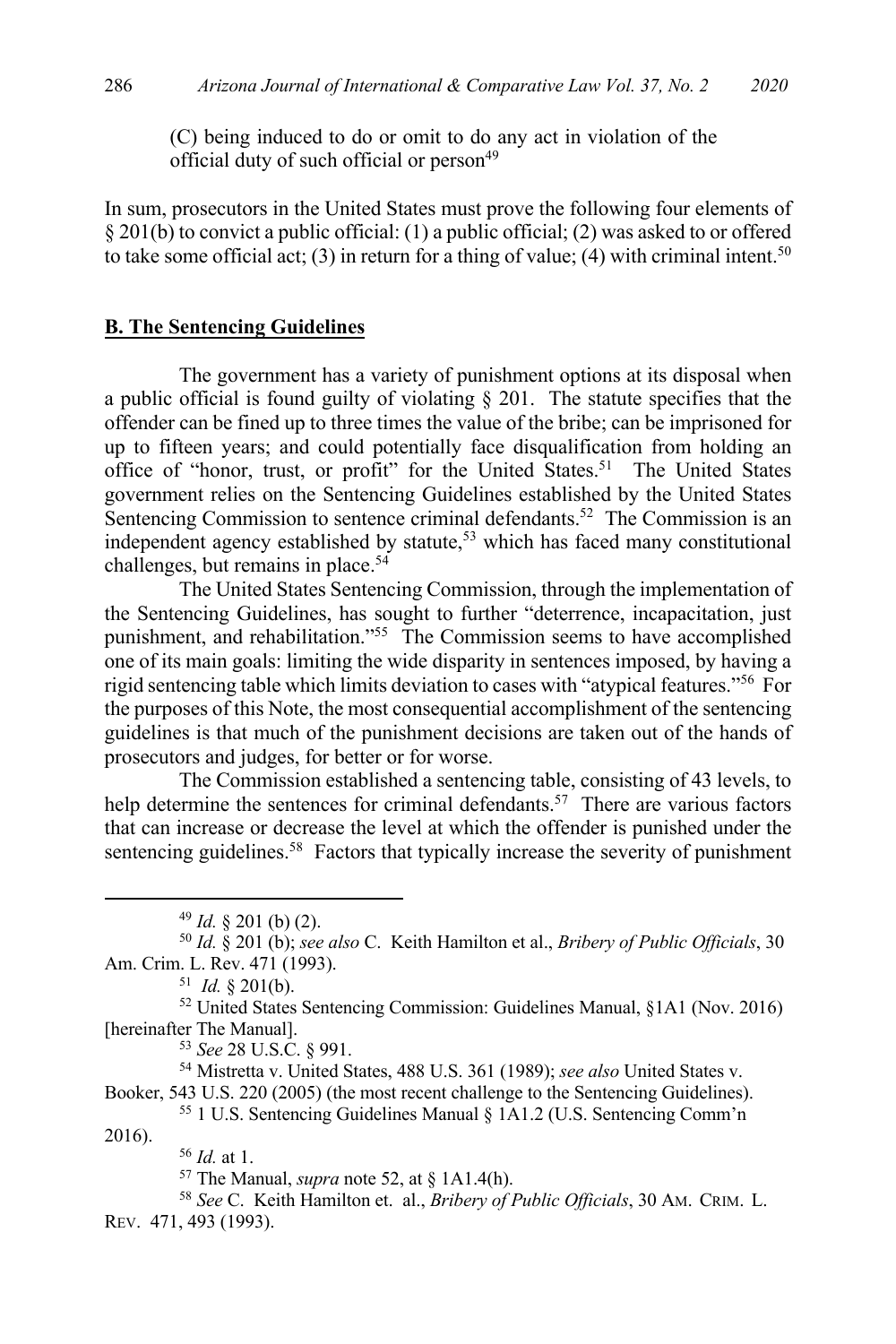revolve around the value of the bribe and the status of the public official convicted under  $\S 201$ . Finally, as with most federal prosecutions, leniency is granted to an offender who cooperates.59 In an effort to discourage unnecessary litigation between prosecutors and defense counsel bickering over a difference of one level, the guideline has been designed so that each level contains a sentencing range that overlaps with the level immediately below and above. 60 Per statute, if the level includes a term of imprisonment, the maximum of the range cannot be more than a  $25\%$  increase, or six months higher, than the minimum of the range.<sup>61</sup> One goal of the Commission is creating proportionality across the levels. <sup>62</sup> Therefore, an increase of six levels typically doubles the length of the term of imprisonment, no matter the level at which the defendant was initially classified.<sup>63</sup>

# **C. Prison Terms Under the Sentencing Guidelines**

Under the Federal Sentencing Guideline Manual, the base offense level for a defendant who was a public official convicted of offering, giving, soliciting, or receiving a bribe, is level 14.<sup>64</sup> Once the baseline offense level is determined, using the factors outlined above, there is still the possibility of an increase or decrease in the level. Adjustments can be made based on a multitude of factors including, but not limited to: the number of victims; the role played by the defendant during the offense; whether obstruction, or a related issue occurred; whether there were multiple counts; and the defendant's acceptance of responsibility.<sup>65</sup> Another consideration is whether the offense involved more than one bribe, which counts for an increase of two levels.<sup>66</sup> If the public official who committed the offense was in a high-level decision-making or sensitive position, the Guidelines suggest an increase of four levels.<sup>67</sup> Finally, there is the potential for the offense level to increase based on "the value of anything obtained or to be obtained by a public official or others acting with a public official, <sup>68</sup> or the loss to the government from

<sup>59</sup> *See* United States v. Hill, 197 F.3d 436 (10th Cir. 1999) (holding that the government was allowed to promise leniency in exchange for a favorable testimony). 60 The Manual, *supra* note 52, § 1A1.4(h).

 $61$  28 U.S.C. § 994(b)(2) (2006) (the statute further stipulates that an exception to the general rule is when the minimum of the range is 30 years or more in which case the maximum of the range can be life imprisonment).

<sup>62</sup> The Manual, *supra* note 52, § 1A1.3.

<sup>63</sup> *Id.* § 1A1.4(h).

<sup>64</sup> *See id.* § 2C1.1. 65 *See id.* § 3(A)-(E).

<sup>66</sup> *Id.* § 2C1.1(b)(1).

 $67$  The Manual, *supra* note 52, § 2C1.1(b)(3) (the statute further specifies that if the resulting offense level is less than 18, there is an increase to 18).<br><sup>68</sup> *Id.* § 2C1.1(b)(2) (under the statute "public official" is the same as defined in

<sup>18</sup> U.S.C. § 201(a)(1)).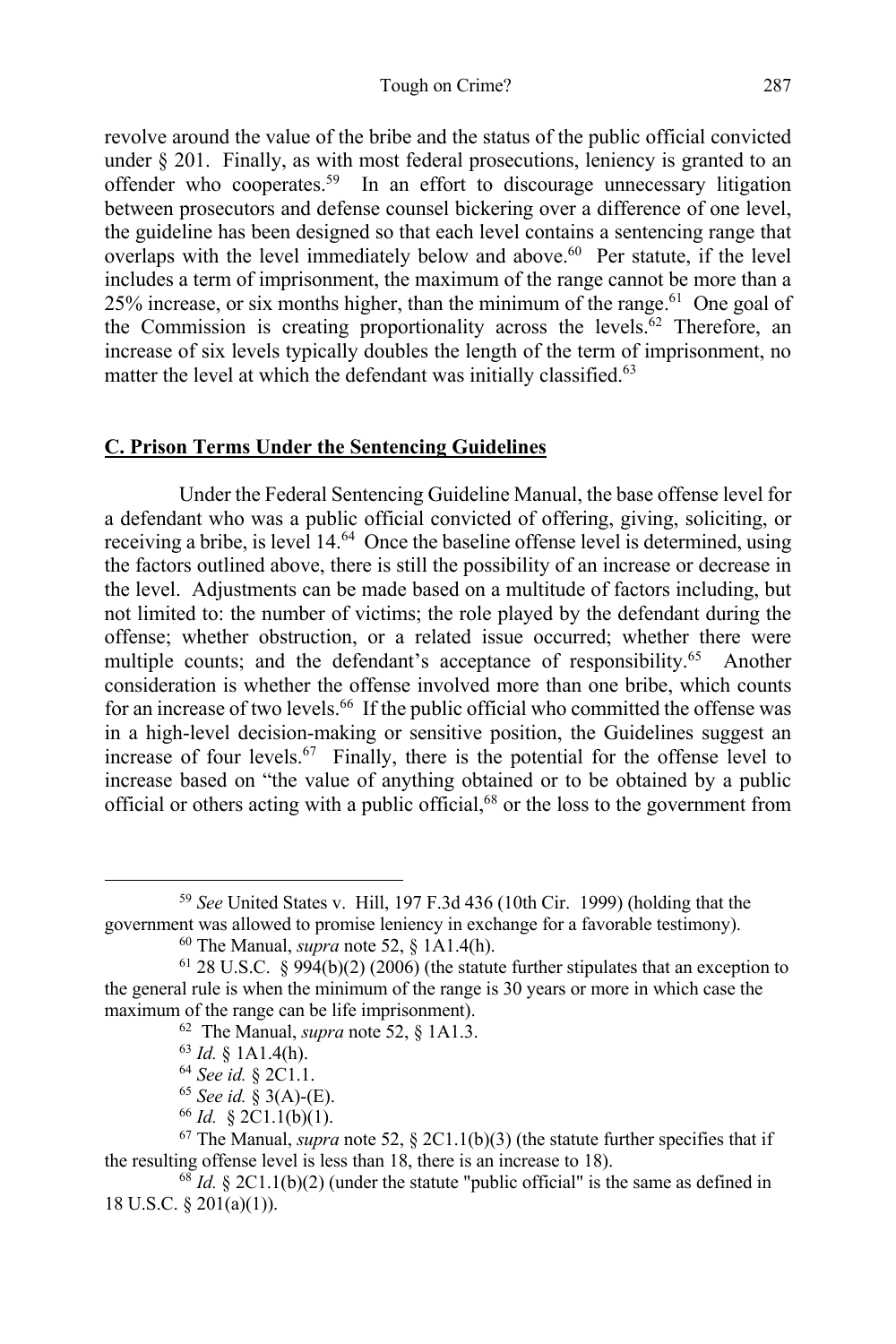| <b>Loss (Apply the Greatest)</b> | <b>Increase in Level</b> |
|----------------------------------|--------------------------|
| $$6,500$ or less                 | No Increase              |
| More than \$6,500                |                          |
| More than \$3,500,000            | 18                       |
| More than \$9,500,000            | 20                       |
| More than \$25,000,000           | 22                       |
| More than \$250,000,000          | 28                       |
| More than \$550,000,000          | 30                       |

the offense, whichever is greatest" which relies on the sentencing table at  $\S 2B1.1-$ Theft, Property Destruction, and Fraud.<sup>69</sup> A portion of the table is provided:<sup>70</sup>

Another basis for increasing the offense level is a prior criminal history.<sup>71</sup> Three levels are added if the defendant had a prior sentence of imprisonment which exceeded one year and one month,<sup>72</sup> two levels are added for a prior sentence of imprisonment of at least sixty days,<sup>73</sup> and one level is added for each sentence that was not covered in either of the above scenarios.<sup>74</sup> Finally, two levels are added if the defendant committed the offense at issue while under any criminal justice sentence, such as probation or supervised release, and another level is added for each prior conviction that was due to a crime of violence and was not counted previously.75

Furthermore, even more levels can be added if the defendant was a career offender<sup>76</sup> or has a "criminal livelihood."<sup>77</sup> A career offender is defined as follows: 78

> (1) the defendant was at least eighteen years old at the time the defendant committed the instant offense of conviction; (2) the instant offense of conviction is a felony that is either a crime of violence or a controlled substance offense; and (3) the defendant has at least two prior felony convictions of either a crime of violence or a controlled substance offense.

If the public official convicted is deemed a career offender, the applicable offense's statutory maximum is found under this section of the sentencing

<sup>74</sup> *Id.* § 4A1.1(c) (under subsection (c) of the statute, the maximum number of points that can be added is four points).

<sup>75</sup> *Id.* § 4A1.1 (d)-(e) (for subsection (e) of the statute, the maximum number of points that can be added is three points).

> <sup>76</sup> U.S.S.G. § 4B1.1. <sup>77</sup> *Id.* § 4B1.3. <sup>78</sup> *Id.* § 4B1.1 (a).

<sup>69</sup> *Id.*

<sup>70</sup> *Id.* § 2B1.1.

<sup>71</sup> U.S.S.G. § 4A1.1

 $72$  *Id.* § 4A1.1(a).<br> $73$  *Id.* § 4A1.1(b).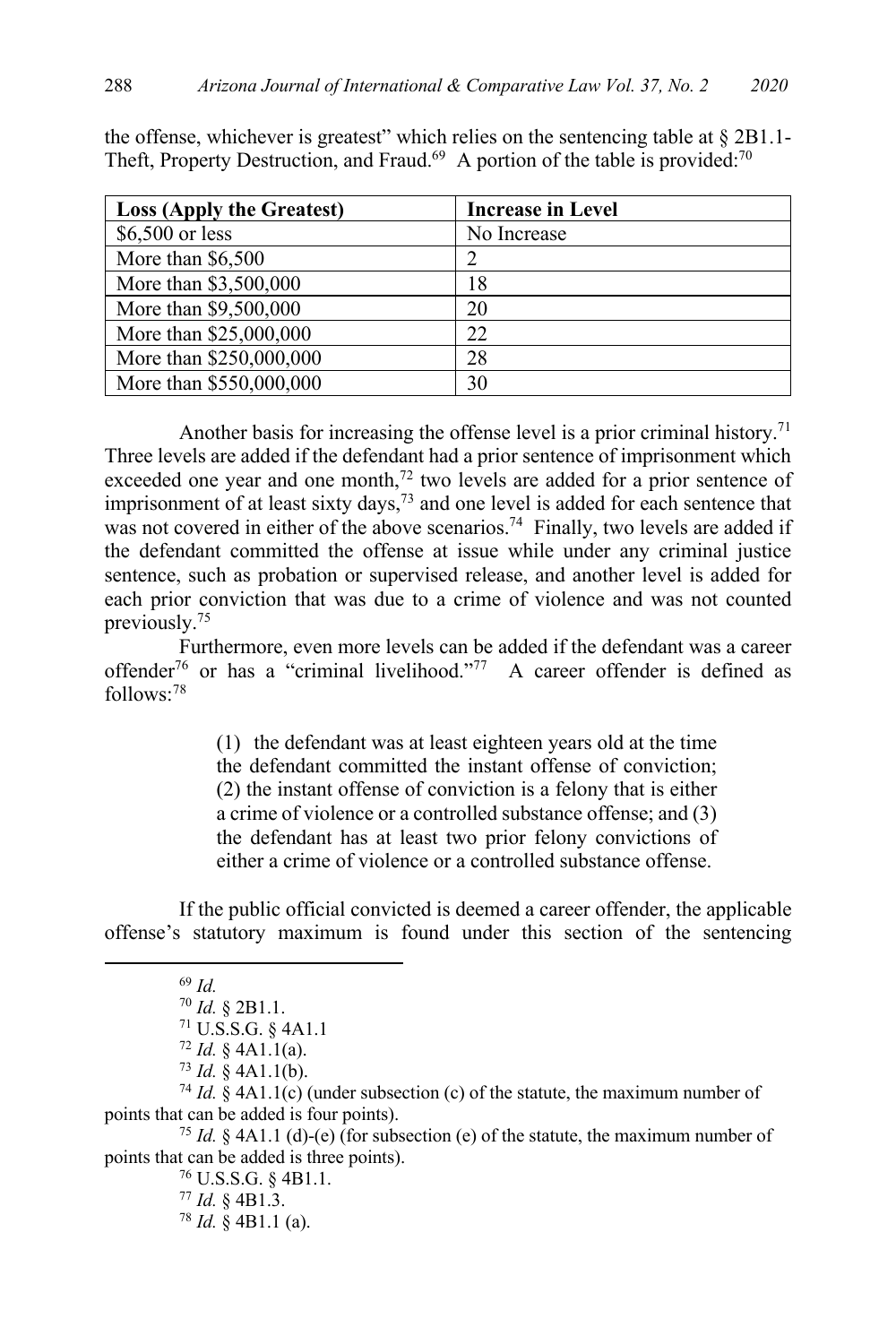guidelines instead of the traditional sentencing table.79 "Criminal livelihood," refers to defendants who committed an offense "as part of a pattern of criminal conduct engaged in as a livelihood."80 If the court determines that the defendant pursued a criminal livelihood, then the offense level cannot be less than thirteen, unless there is an acceptance of responsibility, in which case the offense level is not less than eleven. 81

The United States Sentencing Guidelines Sentencing Table contains four zones. $82$  Zone A is for offense levels and criminal history categories that result in incarceration times ranging from zero months to six months, Zone B is for those that result in incarceration times ranging from one month to twelve months, Zone C is for those that result in incarceration times ranging from eight months to sixteen months, and Zone D is for those that result in incarceration times ranging from twelve months to life.<sup>83</sup> The offense level determines the horizontal axis of the table and the criminal history determines the vertical axis.<sup>84</sup> The numbers listed in each corresponding section represents the range of months (minimum to maximum) that a defendant should or can be sentenced to under the Guidelines.

As an illustration, suppose there is a man who robs a federally insured bank- the base level for this crime would be twenty. If the man also used a dangerous weapon  $(+3)$ , robbed a financial institution  $(+2)$ , and the loss exceeded  $$20,000 (+1)$ , the offense level rises to twenty-six. Further adjustments can be made including having an accomplice  $(+2)$ , who was a minor  $(+2)$ , and had two prior sentences for the same crime (+4). This would lead to an offense level of thirtyfour. Finally, there would be a determination of the defendant's criminal history. A portion of Zone (D), where the defendant in this hypothetical would fall, is included below to show his sentencing range under the guidelines:

<sup>82</sup> *See id.* § 5A.

<sup>83</sup> Dennis Tosh, ¶1532 SENTENCING INDIVIDUALS UNDER THE GUIDELINES, (2003). 84 *See* U.S.S.G. § 5A (the offense levels range from 1-43, while the criminal

history ranges from I-VI).

<sup>79</sup> *See id.* § 4B1.1 (b).

<sup>80</sup> *Id.*

<sup>81</sup> U.S.S.G. § 4B1.3 ("'Engaged in as a livelihood' means that (A) the defendant derived income from the pattern of criminal conduct that in any twelve-month period exceeded 2,000 times the then existing hourly minimum wage under federal law; and (B) the totality of circumstances shows that such criminal conduct was the defendant's primary occupation in that twelve-month period (e.g., the defendant engaged in criminal conduct rather than regular, legitimate employment; or the defendant's legitimate employment was merely a front for the defendant's criminal conduct").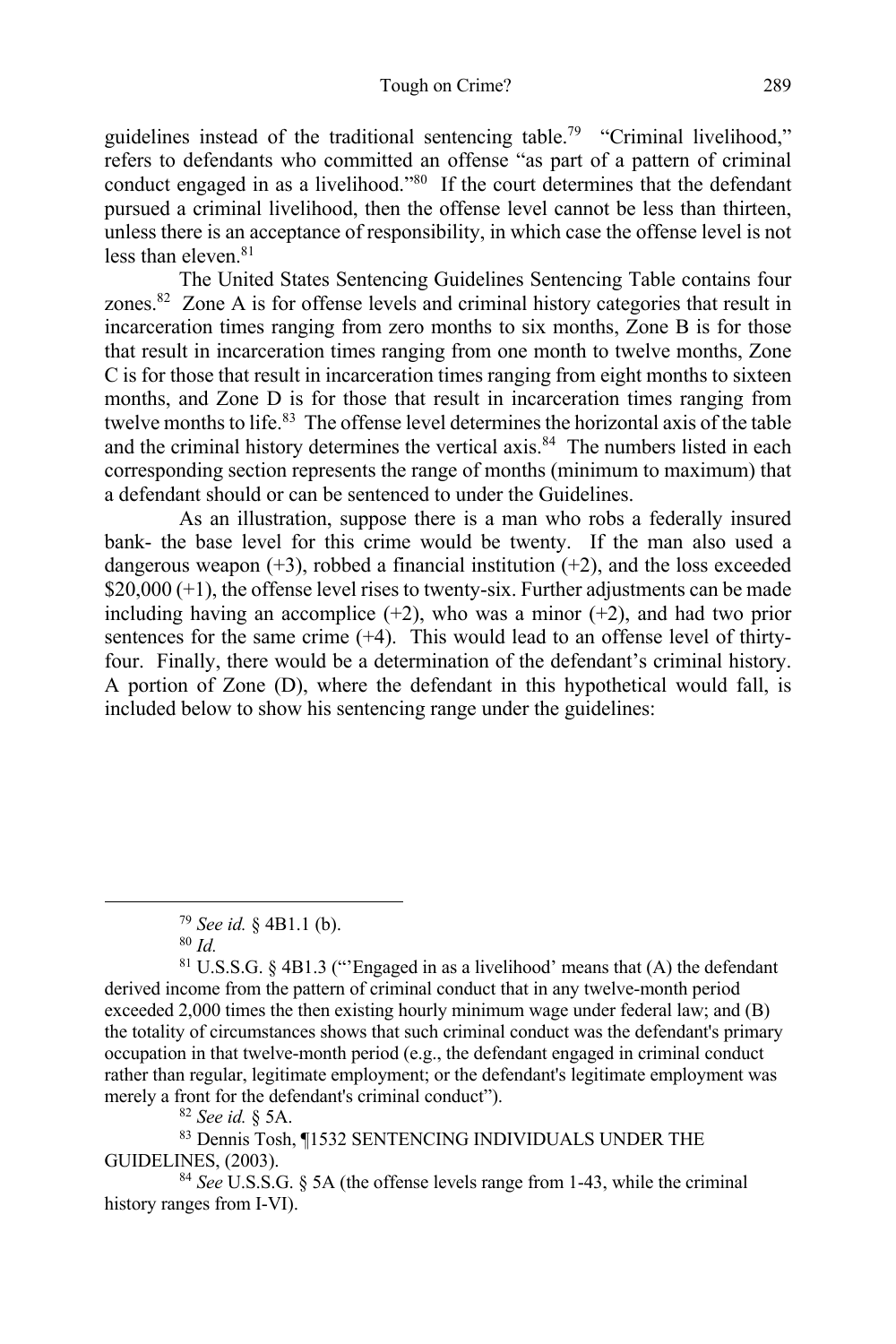| Criminal History Category (Points) |         |         |         |         |             |          |  |  |
|------------------------------------|---------|---------|---------|---------|-------------|----------|--|--|
| Offense<br>Level                   |         | Н       | Ш       | IV      | V           | VI       |  |  |
| 34                                 | 151-188 | 168-210 | 188-235 | 210-262 | 235-293     | 262-327  |  |  |
| 35                                 | 168-210 | 188-235 | 210-262 | 235-293 | 262-327     | 292-365  |  |  |
| 36                                 | 188-235 | 210-262 | 235-293 | 262-237 | 292-365     | 324-405  |  |  |
| 37                                 | 210-262 | 235-293 | 262-327 | 292-365 | 324-405     | 360-life |  |  |
| 38                                 | 235-293 | 262-327 | 292-365 | 324-405 | $360$ -life | 360-life |  |  |

Zone  $D^{85}$ :

# **D. Fines**

A public official convicted of accepting a bribe in violation of § 201 "shall be fined under this title or not more than three times the monetary equivalent of the thing of value, whichever is greater."86 The Federal Sentencing Guidelines Manual also includes a table that lists the base fine predicated upon the offense level for the convicted public official.<sup>87</sup> The base fine is the greatest amount based on the following grounds:

> (1) the amount from the table in subsection (d) below corresponding to the offense level determined under § 8C2.3 (Offense Level); or (2) the pecuniary gain to the organization from the offense; or (3) the pecuniary loss from the offense caused by the organization, to the extent the loss was caused intentionally, knowingly, or recklessly.88

Another form of punishment allowed by the Sentencing Guidelines is mandatory restitution.<sup>89</sup> The statute states that mandatory restitution, in addition to or in lieu of other punishment, must be ordered by the court and the defendant makes payments to the victim.90 The victim is a person "directly and proximately harmed as a result of the commission of an offense."91 If the case involved a scheme, conspiracy, or pattern of criminal activity, as is often the case with bribery, the restitution payment is to anybody *directly harmed* by the defendant's conduct.<sup>92</sup> Constituents of public officials might argue they were harmed by an official's

<sup>86</sup> 18 U.S.C. § 201 (b)(4). 87 The Manual, *supra* note 52, § 8C2.4. 88 *Id.*

<sup>89</sup> 18 U.S.C. § 3663A.  $90$  *Id.* (the statute also allows for the payment of restitution to the victim's estate if the victim is deceased).

<sup>91</sup> *Id.* <sup>92</sup> *Id.*

<sup>85</sup> *Id.*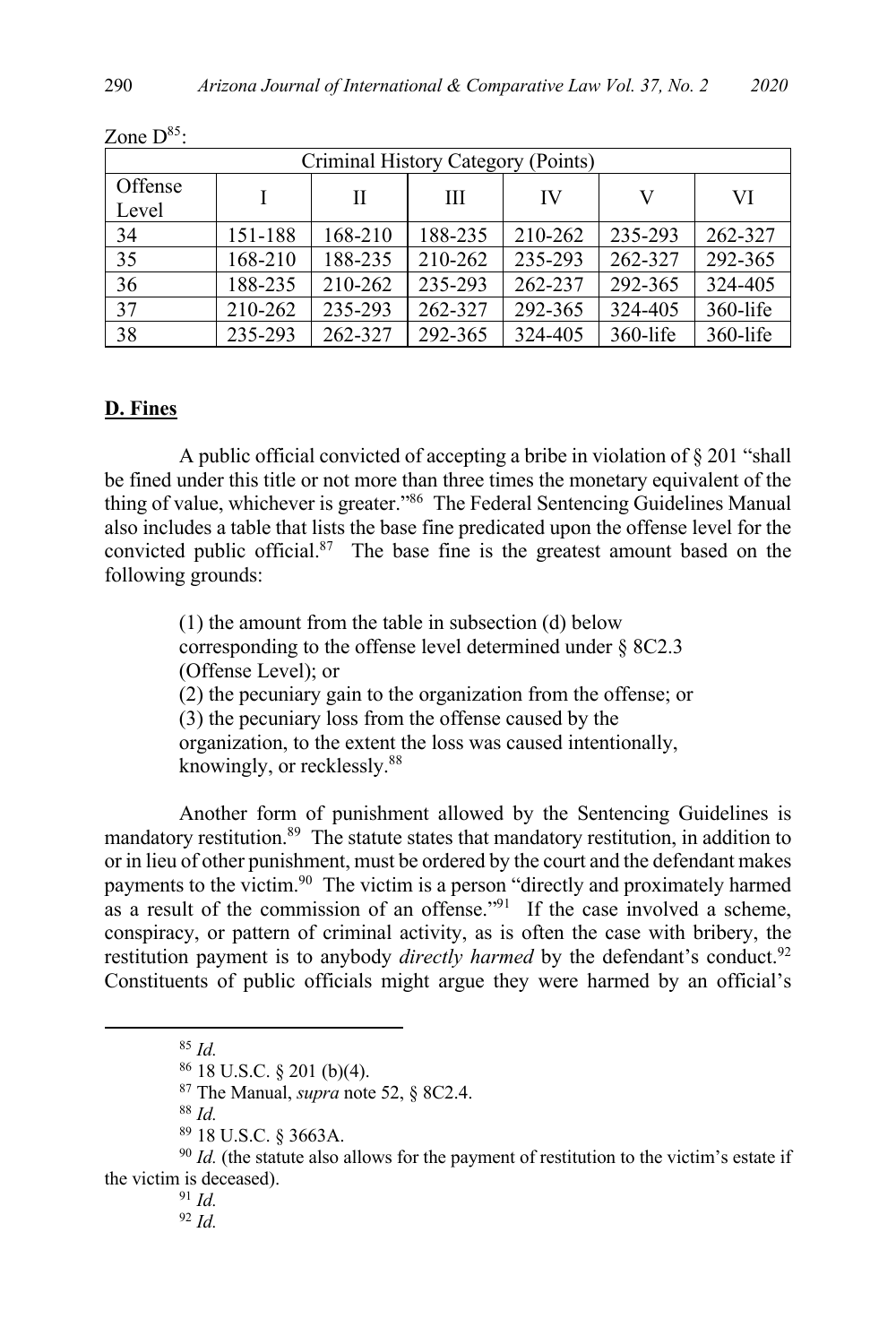conduct, but the express language of the statute weeds out these arguments for lack of direct harm.<sup>93</sup> Although not discussed at length in this Note,  $\S 201$  also permits sanctions of probation, which can vary in the term of probation and the conditions imposed; <sup>94</sup> forfeiture of property; <sup>95</sup> which usually includes the proceeds of the bribery scheme,<sup>96</sup> and costs of prosecution.<sup>97</sup> We now turn to the statutes, punishments, and enforcement in Mexico.

# **IV. BRIBERY IN MEXICO UNDER ENRIQUE PEÑA NIETO**

# **A. Introduction**

Corruption scandals were prevalent in Mexico when Enrique Peña Nieto was President from 2012 to 2018.<sup>98</sup> The so-called Odebrecht scandal, which is perhaps the biggest recent political controversy in Mexico (and Latin America more generally) has its roots in Brazil.<sup>99</sup> The details of the scandal are discussed below, and it serves as a prime example of the problems that plague prosecutions of public official corruption in Mexico, which is one of the greatest challenges to the rule of law in the country.<sup>100</sup> The government allegedly has enough evidence to charge many officials, but has refused to press charges in many cases for fear of damaging public perception of public officials and elections in the country.<sup>101</sup>

# **B. Applicable Mexican Law**

In July 2016, Peña Nieto signed a new bribery law that was hailed as an unprecedented step towards reigning in the corruption that has plagued Mexico.<sup>102</sup>

 $93$  U.S.S.G. § 5E1.1 (as well as the requirements under § 3663A, the Restitution section under the Federal Sentencing Guidelines makes it clear that there must be an identifiable victim).

<sup>94</sup> *See* U.S.S.G. §§ 5B1.1-1.3 (these provisions detail how the court may impose probation, the length of time, and the conditions of said probation).

<sup>95</sup> U.S.S.G. § 5E1.4.

<sup>96</sup> *See generally* Appendix 2-A. Phase 3 Report on Implementing the OECD Anti-bribery Convention in the United States, 1 Foreign Corrupt Prac. Act Rep Ch. 2 Appendix 2-A (2d ed.).

<sup>97</sup> U.S.S.G. § 5E1.5.

<sup>98</sup> Azam Ahmed, *Mexico Could Press Bribery Charges. It Just Hasn't*, N. Y. TIMES (June 11, 2018), https://www.nytimes.com/2018/06/11/world/

americas/mexico-odebrecht-investigation.html [hereinafter Ahmed]. 99 *See id.*

<sup>100</sup> *See id.*

<sup>101</sup> *Id.*

<sup>102</sup> David Agren, *Mexico Leaders' Pledges Fall Short as Graft Remains 'Heart of the Political System'*, THE GUARDIAN (July 19, 2017), https://www.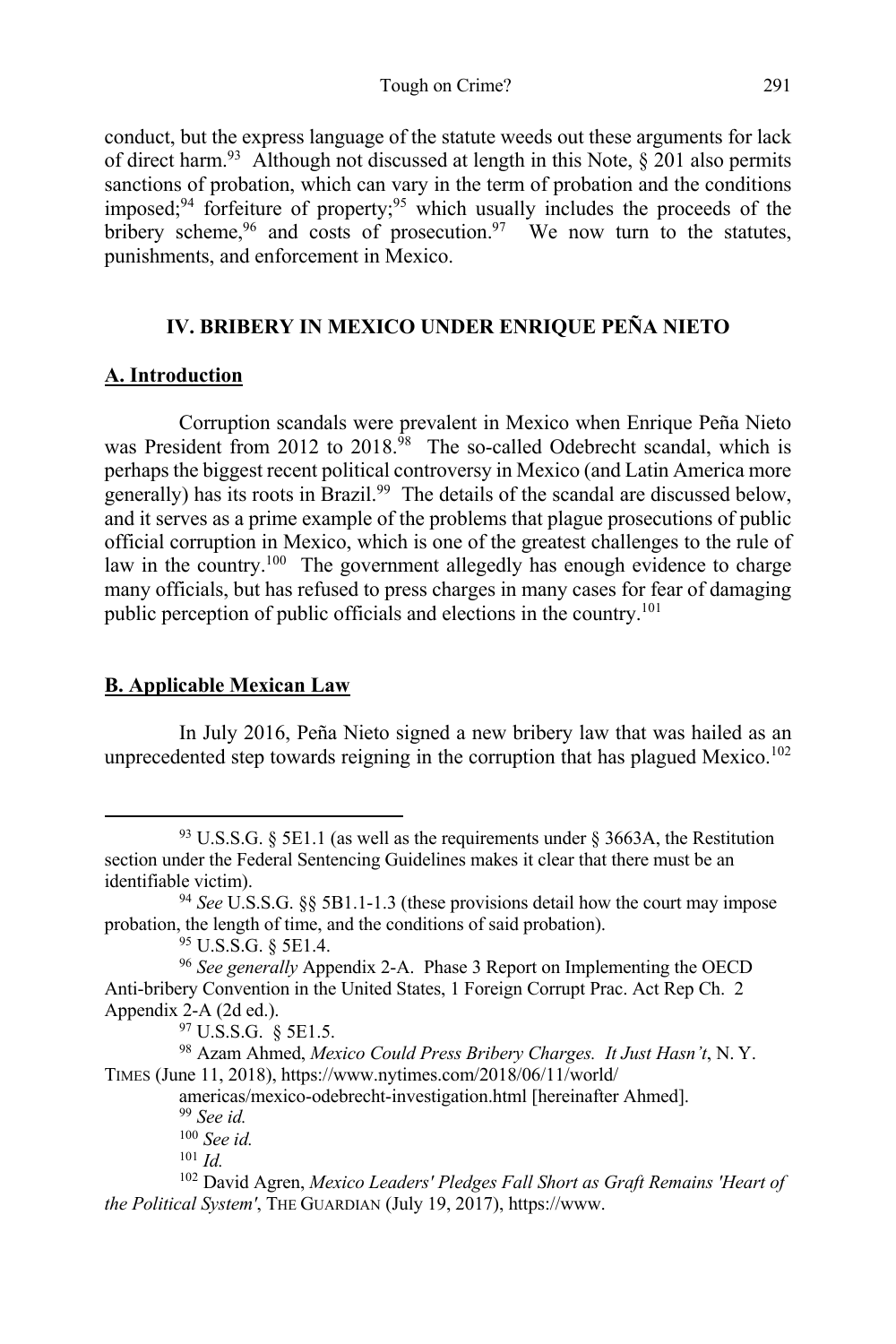The National Anti-Corruption System's (SNA) objective is to coordinate and enforce anti-corruption legislation through newly enacted laws and amendments to old laws.103 However, the early optimism over the legislation has quickly faded among many Mexicans since its passage.104 Most notably, the actions of the Peña Nieto Administration in relation to the SNA were criticized by anti-corruption advocates and academics from Mexico and around the world.105 This criticism, and potential future implications, will be discussed below.

The important statutes for the purposes of this Note are codified under Chapter X of the Código Penal Federal (Federal Criminal Code).<sup>106</sup> Article 222 of the Code begins by stating the persons and activities that are subject to the law:

> The public servant who by himself, or by [intermediary] solicits or receives illicitly for himself or for another, money or any benefit, or accepts a promise, to make or to cease to carry out an act of his inherent functions to his employment, position or commission;

Any person who gives, promises or delivers any benefit to any of the persons referred to in article 212 of this  $Code<sup>107</sup>$ , to make or omit an act related to his duties, to his employment, position or commission, and:

The federal legislator who, in the exercise of its functions or attributions, and within the framework of the approval process of the respective expenditures budget, to manage or request.<sup>108</sup>

The statute clarifies the "approval process" to which the last paragraph applies:

> a) The allocation of resources in favor of a public entity, requiring or obtaining, for itself or for a third party, a commission, a gift or consideration, in money or in kind, other than that for the exercise of the Commission;

<sup>106</sup> Código Penal Federal (CPF), cap. X, Diario Oficial de la Federación (DOF) 21-06-2018 (Mex).

theguardian.com/world/2017/jul/19/mexico-corruption-political-system-enrique-pena-nieto

<sup>[</sup>hereinafter Agren]. 103 Allison Tanchyk and Humberto Padilla Gonzalez, *Significant Changes In Anti-Bribery Laws In Mexico And Colombia Signal A New Commitment To Anti-Corruption Efforts,* 2 (2017).

<sup>104</sup> *See* Agren, *supra* note 102.

<sup>105</sup> *See id.* 

<sup>107</sup> *See* Código Penal Federal (CPF), art. 212, Diario Oficial de la Federación (DOF) 21-06-2018 (Mex). 108 Código Penal Federal (CPF), art. 222, Diario Oficial de la Federación (DOF)

<sup>21-06-2018 (</sup>Mex) (the article discusses the relevant violations which constitute "corruption" under the act).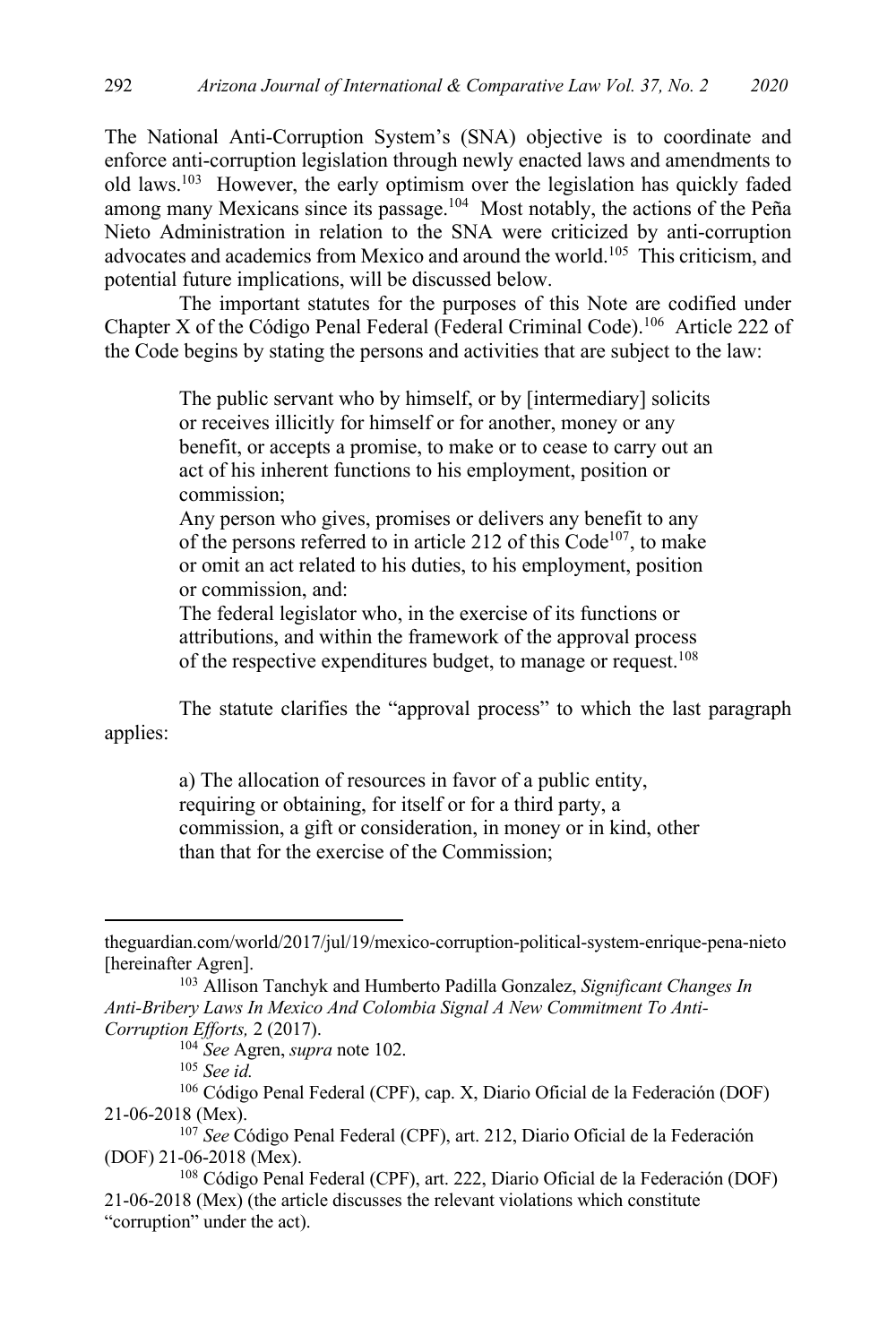b.) The granting of contracts of public works or of services in favor of certain natural or moral persons.  $^{109}$ 

This provision also applies to any person who acts on behalf of the federal legislator to influence the allocation of resources or granting of contracts.110

Article 222 also enumerates the penalties that apply to persons taking the actions described above. According to the Code, if the value of a gift, good, or promise does not exceed 500 times the daily value of the Unidad de Medida y Actualizacion (UMA (Unit of Measurement and Updating)) at the time when the offense was committed, then the prison range is three months to two years and thirty to 100 days' pay fined, which is equivalent to the offender's daily personal income.<sup>111</sup> The UMA is used by the Mexican government to calculate the payment of "obligations and assumptions" provided in federal laws, entities, and legal provisions.112 It was created, in part, to provide a separate mechanism for determining fines and taxes, leaving the federal minimum wage to cover the needs of families.113 However, if the value does exceed 500 times the daily value of the UMA at the time the crime was committed, then the prison sentence imposed can range from two to fourteen years, and the fine can range from 100 to 150 days fined.<sup>114</sup> Finally, the statute makes clear that the money or gifts at issue should not be returned to the perpetrators, even if it is "in the interest of the state."<sup>115</sup>

Many praised the SNA because it was a major attempt to reign in corruption through nationwide coordinated measures.<sup>116</sup> Crucially, the Constitution of Mexico recognizes the sovereignty of the states relative to the federal government unless a right is specifically reserved to the federal government.<sup>117</sup> To combat this problem, amendments to the Constitution of Mexico were ratified on May 27, 2015.<sup>118</sup> The amendments laid the groundwork and institutionalized the anti-corruption philosophy that would lead to the signing of the  $SNA$ <sup>119</sup>. The anticorruption amendment to the Constitution of Mexico is Article 113 found in Title

<sup>112</sup> Publimetro, *What is UMA and Why Should You Care About Its Increase*, https://translate.google.com/translate?hl=en&sl=es&u=https://www.publimetro.com.mx/m x/noticias/2018/01/04/que-es-la-uma-y-para-que-sirve.html&prev=search.

 $113$  *Id.* 

<sup>114</sup> Código Penal Federal (CPF), art. 222, Diario Oficial de la Federación (DOF) 21-06-2018 (Mex).

 $^{115}$  *Id.* 

<sup>116</sup> Global Legal Insights, Bribery & Corruption 2019: Mexico (2018) https://www.globallegalinsights.com/practice-areas/bribery-and-corruption-laws-andregulations/mexico [hereinafter Global Legal Insights]. 117 *Id.* 

<sup>109</sup> *Id.*

 $110$  *Id.* 

 $111$  *Id.* 

<sup>118</sup> *Id.*

<sup>119</sup> *Id.*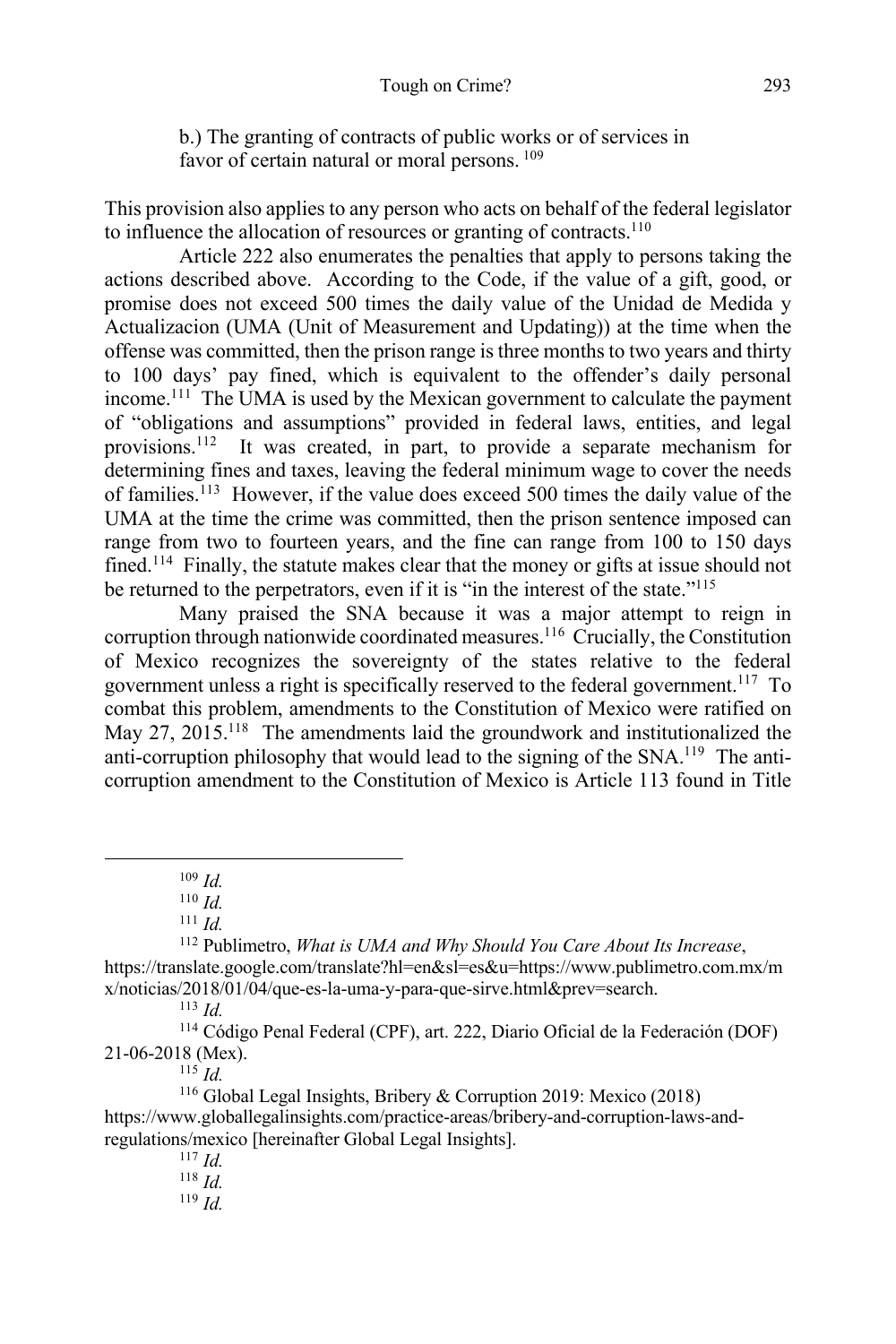IV, "Public Servants' Accountability, Individuals related to Administrative Liabilities or Corruption Acts."120

Article 113 establishes the SNA as the coordinating entity among all government levels responsible for the "prevention, detection, and punishment" in corruption acts.<sup>121</sup> The SNA is also responsible for surveillance and control of public resources and Article 113 sets various provisions for fulfilling these objectives.<sup>122</sup> The first provision calls for the SNA to have a Coordinating Committee composed of directors from the Federal Auditing Office, the Specialized Anticorruption Prosecution Office, the Federal Ministry responsible for internal control, the President of the Administrative Justice Court, the President of the National Transparency Agency, a representative of the Federal Judicial Council, and the Citizen Participation Committee.<sup>123</sup> The Coordinating Committee is responsible for establishing cooperation among local governments, designing, and advancing comprehensive policies to prevent, control, and deter acts of corruption. <sup>124</sup> The Constitution further empowers the Committee to establish mechanisms for the generation, sharing, and updating of principles for coordination among authorities at different government levels.<sup>125</sup> Finally, the Committee is tasked with releasing an annual report showcasing the results and progress of anticorruption policies.<sup>126</sup>

The changes in the constitution, along with the SNA, represented a major shift in the battle against corruption in Mexico. The participation of nongovernmental citizens in the process also signaled an important shift.127 The Citizen Participation Committee, which has a representative on the Coordinating Committee, is made up of five Mexican citizens.<sup>128</sup> Article 113 states that the five citizens will have distinguished themselves in their contributions to "transparency, accountability, and the anti-corruption movement." $129$  The original committee members were selected through a laborious process overseen by the Senate of Mexico that was designed to assure the candidates' credentials and impartiality.<sup>130</sup> This process concluded on January 30, 2017, with the appointment of representatives from some of the most recognized academic institutions and civil organizations dedicated to transparency and anti-corruption in Mexico.<sup>131</sup> One

<sup>125</sup> *Id.*

<sup>126</sup> *Id.*

<sup>131</sup> *Id.*

<sup>120</sup> Constitución Política de los Estados Unidos Mexicanos, CP, Art. 113, Diario Oficial de la Federación (DOF) May 2, 1917(Mex). 121 *Id.*

<sup>122</sup> *Id.*

<sup>123</sup> *Id.*

<sup>124</sup> Constitución Política de los Estados Unidos Mexicanos, CP, Art. 113, Diario Oficial de la Federación (DOF) May 2, 1917 (Mex).

<sup>127</sup> Global Legal Insights, *supra* note 120.

<sup>128</sup> Constitución Política de los Estados Unidos Mexicanos, CP, Art. 113, Diario Oficial de la Federación (DOF) May 2, 1917 (Mex).

<sup>129</sup> *Id.*

<sup>130</sup> Global Legal Insights, *supra* note 119.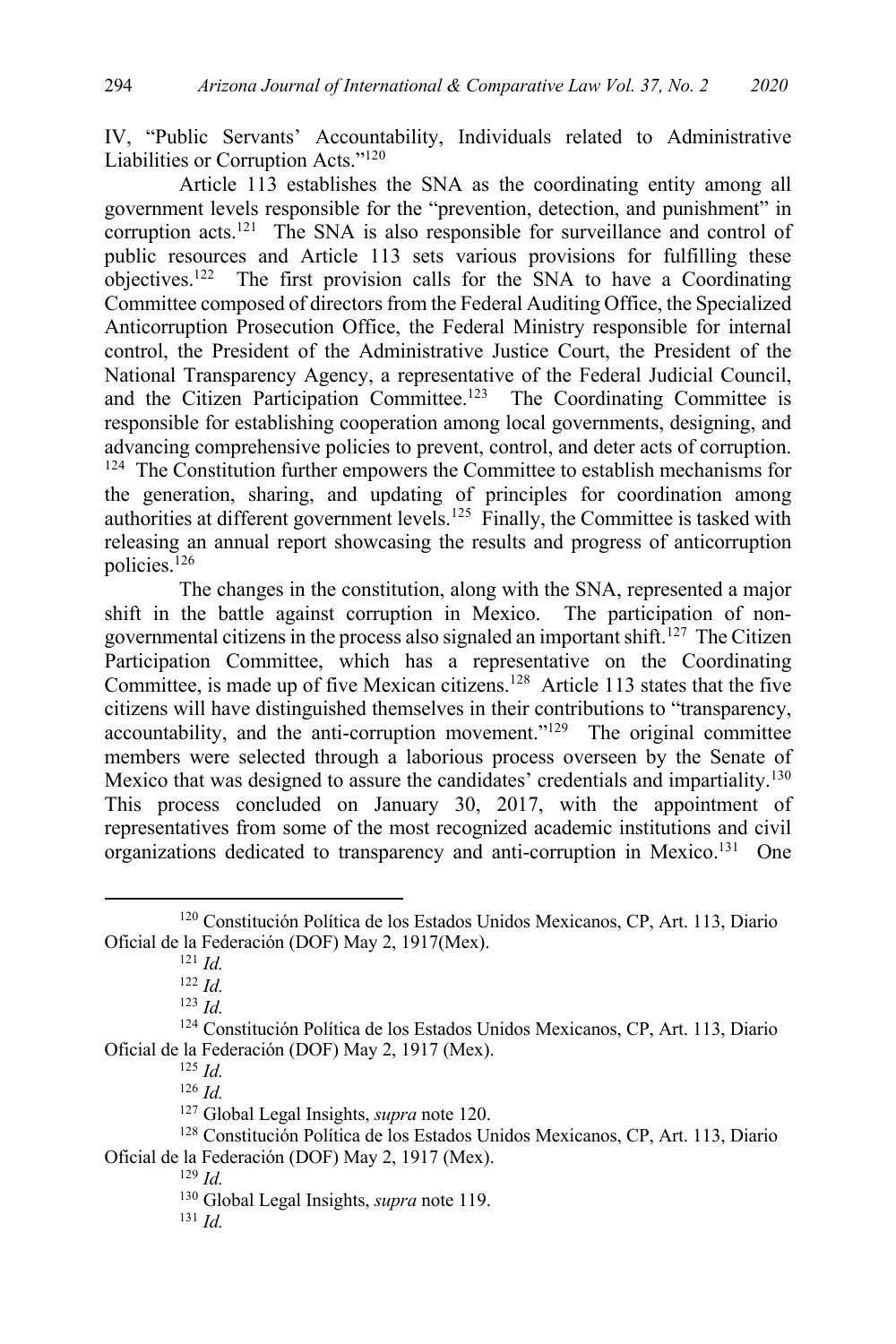member of the Citizen Participation Committee will always chair the Coordinating Committee in an effort to insulate the Committee from political impulses.<sup>132</sup>

The long-term success of the SNA has yet to be empirically analyzed but there are early signals stoking pessimism about its ability to properly regulate.133 The first warning sign was the failure to appoint the anti-corruption prosecutor to the Coordination Committee at the time it started operation in April of 2017.134 The Senate of Mexico was charged with selecting the prosecutor but failed multiple times to come to an agreement, leaving the SNA without legal strength at its inception because of partisan politics.<sup>135</sup> Another critical problem has been the shortage of budget allocations to the SNA by the General Congress of the United Mexican States. In 2017, the budget was roughly \$11.9 million and was slightly increased to  $$12.3$  million in  $2018$ <sup>136</sup> This is a measly percentage of the total expenditures of Mexico's government which were nearly \$274 billion in 2017.<sup>137</sup>

### **C. Enforcement of the Laws**

Ineffective legal enforcement has long been a challenge faced by Mexican institutions seeking to curb corruption in the country.138 The SNA's structure could change the narrative by empowering existing governmental institutions and enacting new substantive laws that better outline the obligations of the government and private parties.<sup>139</sup> However, as was seen with the Odebrecht scandal, institutional stagnation can still hinder enforcement even with the presence of new frameworks and substantive laws established by the SNA.140 The best evidence of stronger institutions can be observed in the Secretariat of Civil Service (Secretaría de la Función Pública), the Federal Tribunal of Administrative Justice (Tribunal Federal de Justicia Administrativa), and the Superior Federal Comptroller (Auditoría Superior de la Federación).<sup>141</sup> A new institution, the Specialized Office of the Prosecutor (Fiscalía Especializada), is the best example of innovation in the service of investigating and indicting corrupt persons.<sup>142</sup> The goal of these various

<sup>132</sup> *Id.*

<sup>139</sup> *Id.*

 $142$  *Id.* 

<sup>133</sup> *Id.*

<sup>134</sup> Viridiana Rios, Where is Mexico's Fight Against Corruption Now?, Wilson Center- Mexico Institute (Sept. 26, 2017), https://www.wilsoncenter.org/

article/where-mexicos-fight-against-corruption-now [hereinafter Rios] <sup>135</sup> *Id.*; *see also* Mexico's national anti-corruption system: The politics of integrity, 2018 WL 4782347.

<sup>136</sup> Global Legal Insights, *supra* note 120. (The 2017 budget was MXP\$214,374,000 and the 2018 budget was MXP \$222,385,000).

<sup>137</sup> The World Factbook: Mexico (2018) https://www.cia.gov/library/

publications/resources/the-world-factbook/geos/mx.html.

<sup>138</sup> Global Legal Insights, *supra* note 120.

<sup>140</sup> *See* Ahmed, *supra* note 98.

<sup>141</sup> Global Legal Insights, *supra* note 120.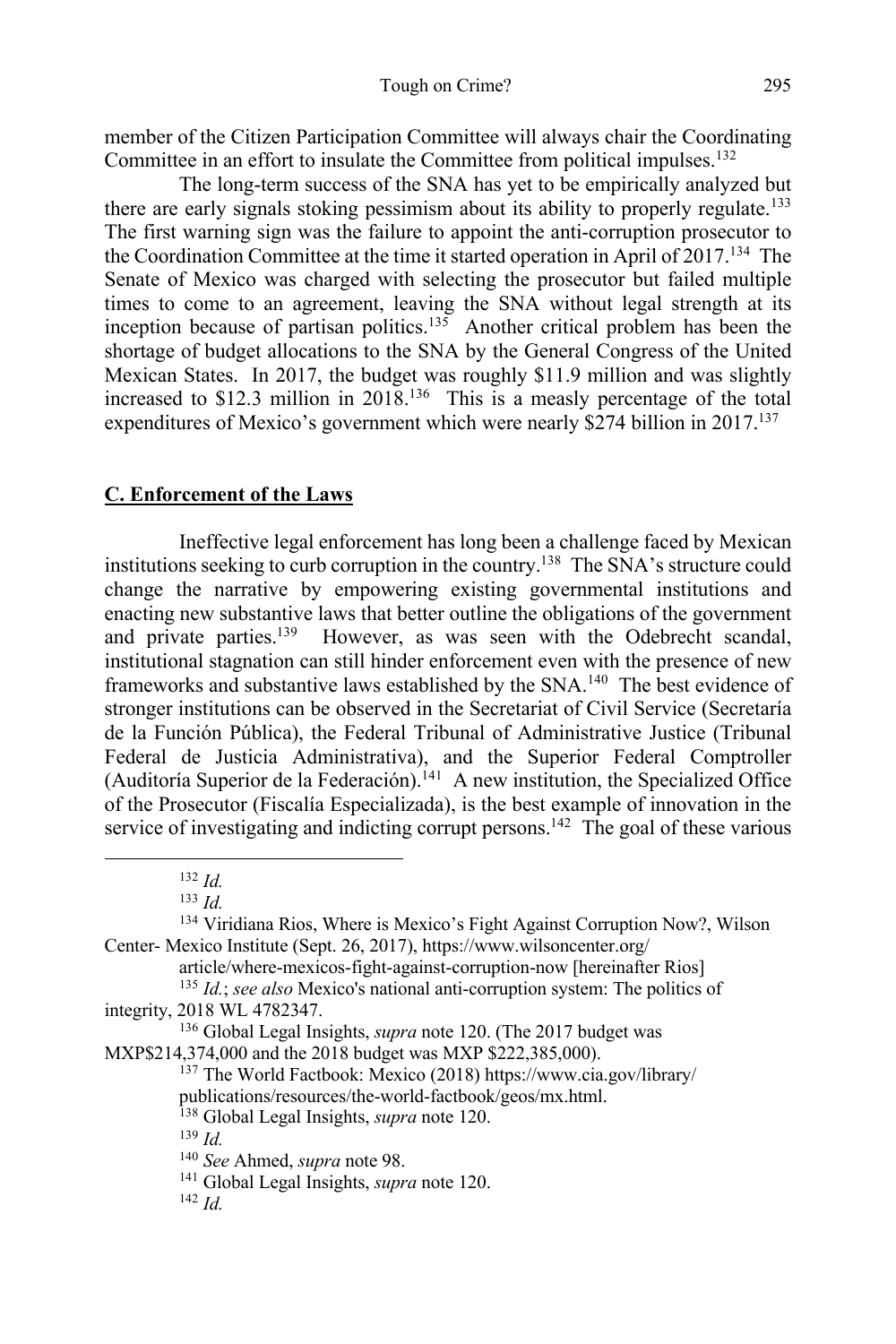institutional changes is to give them the tools needed to enforce the new laws and goals implemented by the SNA, most of which are of a scope never before seen in Mexico.<sup>143</sup>

At times, the enforcement of bribery laws in Mexico does not reflect values of justice; instead the practice appears to stem from politically driven vengeance. Recently, governors have been prosecuted after leaving office and critics claim that these prosecutions are motivated by the loss of an election.<sup>144</sup> Although most of the governors, including Tomás Yarrington, faced mounting evidence supporting the bribery accusations, the proximate cause of the prosecutions should still be worrisome.<sup>145</sup> It appears to be an unwise step for Mexico to be in the position where bribery and other corruption prosecutions only come on the heels of an election loss. This, in effect, would signal a different kind of corruption where remaining in power prevents prosecution.

After analyzing the applicable laws in both the United States and Mexico, it is important to understand their practical implementation. As the following examples show, the United States and Mexico have had different experiences when attempting to use their laws to hold public officials accountable as the public desires.

# **V. EXAMPLES OF CORRUPTION**

# **A. The Story of the "Most Corrupt Congressman Ever"**

Randy "Duke" Cunningham was an eight-term member of the U.S. House of Representatives.146 The Vietnam War veteran represented a district in San Diego, California, and was considered a top Republican within Congress.147 In 2005, Rep. Cunningham delivered a tearful confession, publicly admitting that he had evaded taxes and taken over \$2.4 million in bribes.<sup>148</sup> Cunningham was alleged to have demanded, sought, and received payments in the form of cash, cars, vacations, and a yacht.<sup>149</sup> Four co-conspirators, including two men who worked as defense contractors, were alleged to have made payments to Cunningham over a span of five years.150 Cunningham signed a plea agreement through which he forfeited a home, furniture, cars, and nearly two million dollars in cash.<sup>151</sup>

 $^{143}$  *Id.* 

<sup>144</sup> *Id.*

<sup>145</sup> *Id.*

<sup>146</sup> Charles Babcock & Jonathan Weisman,, *Congressman Admits Taking Bribes, Resigns,* WASHINGTON POST (Nov. 29, 2005), http://www.washington

post.com/wp-dyn/content/article/2005/11/28/AR2005112801827.html [hereinafter Babcock].

<sup>147</sup> *Id.*

<sup>148</sup> *Id.*

<sup>149</sup> *Id.*

<sup>150</sup> *Id.*

<sup>151</sup> Babcock, *supra* note 146.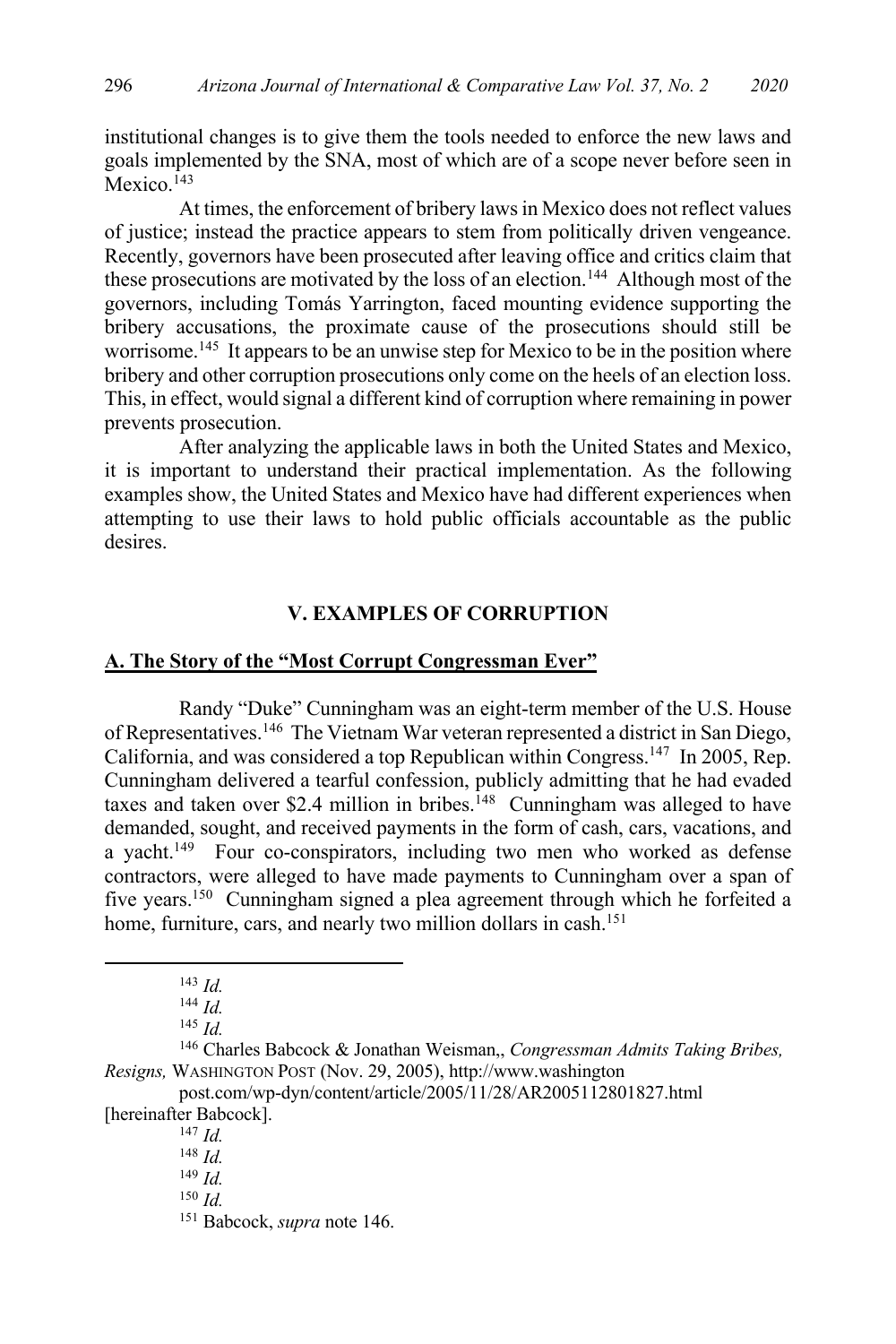The details of the case mesmerized prosecutors who were astonished at the level of the corruption.<sup>152</sup> Cunningham used his position in Congress to help funnel over \$240 million in government work to a defense contracting firm, MZM, Inc., which was owned by a friend.<sup>153</sup> Cunningham is alleged to have sketched out "bribe" menus" where he would give co-conspirators a piece of paper listing the amount of money and gifts he expected to receive for steering a specified amount of money to MZM.<sup>154</sup> Cunningham, after pleading guilty, served seven years in federal custody for his actions.<sup>155</sup> As described by prosecutors, and in various books written after the event, Cunningham might well have been the most corrupt congressman ever.<sup>156</sup>

# **B. Money in the Freezer: William J. Jefferson**

William J. Jefferson was a sitting Democratic congressman from Louisiana when he was indicted in 2007 for using his office to advance the business interests of various individuals and corporations in return for money and other things of value.157 Jefferson allegedly solicited bribes in his capacity as a member of Congress and as a member of congressional committees relating to international trade matters, specifically African trade.158 During the course of the alleged scheme, Rep. Jefferson used his official congressional letterhead when he wrote to the United States and foreign governments to encourage business developments on behalf of people who had made personal payments to him.<sup>159</sup> In the most substantial version of the scheme, Jefferson solicited money from the President of iGate, a telecommunications company. In return, Jefferson promoted the company to the U.S. Army and various countries in West Africa.<sup>160</sup> Jefferson contracted to receive \$90,000 a year, over 500,000 shares of iGate stock, and bonuses paid based on a percentage of the company's profit.<sup>161</sup>

Rep. Jefferson was convicted and sentenced to thirteen years in federal prison, including over 200 months for the bribery-related counts of the

<sup>153</sup> *Id.*

<sup>155</sup> Cubbison, *supra* note 152.

<sup>158</sup> *Id.*

<sup>152</sup> Gene Cubbison, *Former U.S. Rep. "Duke" Sprung from Lockup in Bribery Schemes*, NBC SAN DIEGO (June 4, 2013), https://www.nbcsandiego.com/

news/local/Former-US-Rep-Duke-Cunningham-Sprung-from-Lockup-in-Bribery-Schemes-210187901.html.

<sup>154</sup> Brian Ross, *From Cash to Yachts: Congressman's Bribe Menu*, ABC NEWS (Mar. 2, 2006), https://abcnews.go.com/Politics/story?id=1667009&page=1

<sup>156</sup> See generally Marcus Stern, et. Al., THE WRONG STUFF: THE EXTRAORDINARY SAGA OF RANDY "DUKE" CUNNINGHAM, THE MOST CORRUPT CONGRESSMAN EVER CAUGHT (2007). <sup>157</sup> United States v. Jefferson, 634 F.Supp.2d 595, 597 (2009) [hereinafter

*Jefferson*].

<sup>159</sup> *Id.* at 598.

<sup>160</sup> United States v. Jefferson, 289 F.Supp. 3d 717, 722 (E.D. Va. 2017). <sup>161</sup> *Id.*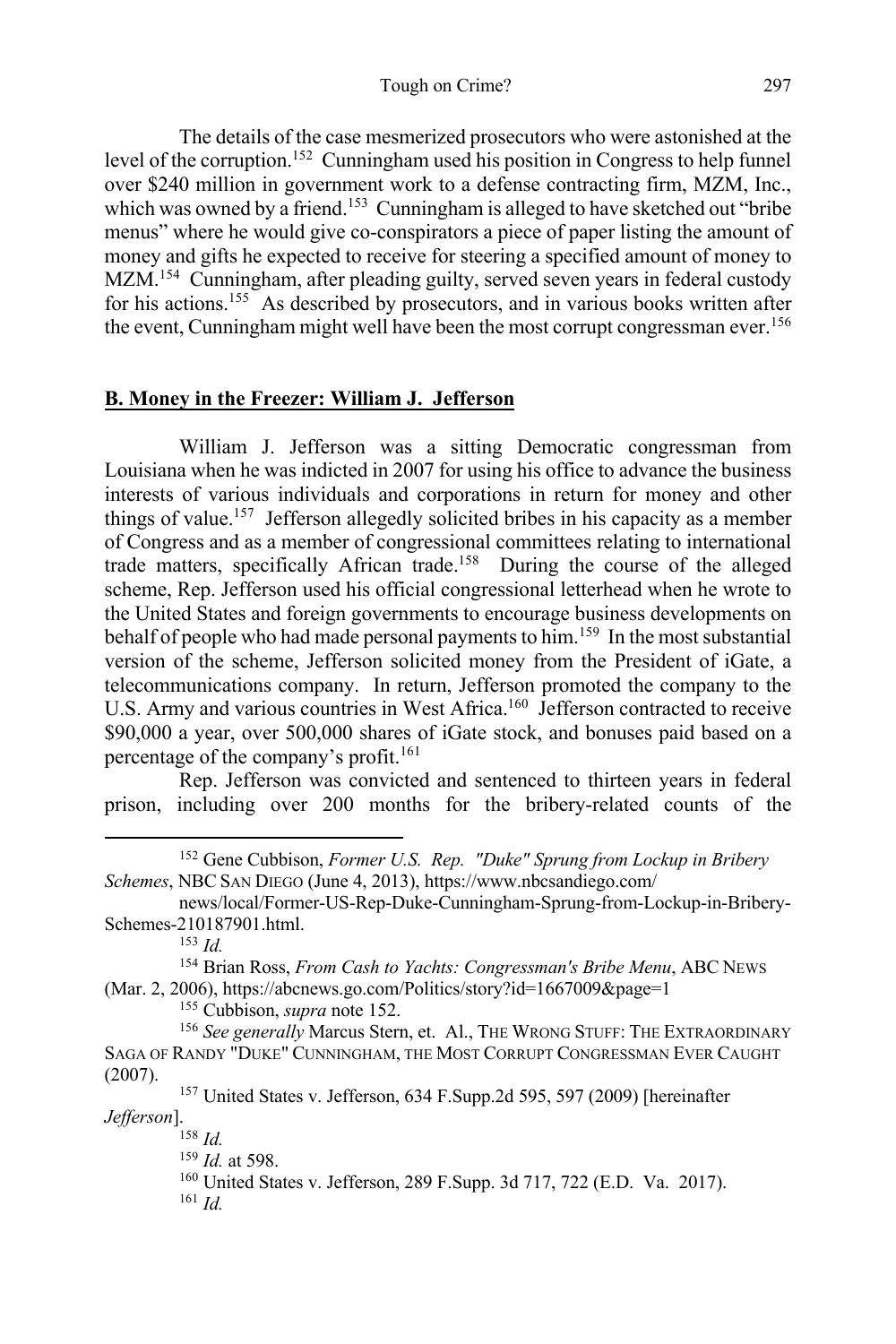indictment.162 However, Jefferson was allowed to remain free while his appeal was pending, and thus was not required to report to prison and begin his sentence until May 2012.<sup>163</sup> Jefferson's conviction was eventually overturned in 2017, in light of the Supreme Court's ruling in *McDonnell v. United States*. 164 The conviction was overturned because the Court held that some of Jefferson's actions were not "official acts" simply because they involved setting up meetings or expressing support for companies, including  $i$ Gate.<sup>165</sup> According to one federal jury instruction, official actions include "actions that have been clearly established by settled practice as part of a public official's position" and "actions taken in furtherance of longer-term goals."166 The Court also instructed that an "official action is no less official because it is one in a series of steps to exercise influence or achieve an end."167 Although Jefferson was caught with nearly \$90,000 cash in his freezer, alleged to be intended for the Nigerian Vice President in furtherance of a bribe, he served less than half of his original sentence.<sup>168</sup>

#### **C. Peña Nieto Ties to Odebrecht and Corruption**

One of the main problems with high-level corruption in Mexico during the Peña Nieto regime is that some scandals hit close to home at Los Pinos, the official residence of the President of Mexico.<sup>169</sup> Allegations extended beyond the family of Peña Nieto, to his close advisor and former Chief of Staff, Emilio Lozoya.<sup>170</sup> Lozoya, the former CEO of Pemex (a Mexican state-owned petroleum company), allegedly accepted bribes while working for Pemex from the corruption-riddled Odebrecht.171 Odebrecht is a large Brazilian construction company responsible for major construction projects throughout Latin America.<sup>172</sup> Early allegations

2bdd1236be5d\_story.html; *see also* McDonnell v. United States, 136 S. Ct. 2355, 195 L. Ed. 2d 639 (2016).<br><sup>165</sup> Jefferson, 289 F.Supp. 3d at 727.

<sup>166</sup> McDonnell, 136 S. Ct. at 2373.

<sup>167</sup> United States v. McDonnell, 792 F.3d 478, 505–06 (4th Cir. 2015).

<sup>168</sup> Weiner, *supra* note 164.

<sup>169</sup> *See generally* Carrie Khan, *Allegations Of Corruption Dog Mexico's First Lady Angélica Rivera*, NPR (Aug. 3, 2015), https://www.npr.org/sections/

parallels/2015/08/03/428171924/allegations-of-corruption-dog-mexicos-firstlady-ang-lica-rivera (detailing allegations of misused money by the wife of Enrique Peña Nieto).

<sup>170</sup> Ahmed, *supra* note 98.

<sup>171</sup> *Id.*

<sup>172</sup> Nicholas Casey and Andrea Zarate, *Corruption Scandals With Brazilian Roots Cascade Across Latin America*, N. Y. TIMES (Feb. 13, 2017),

<sup>162</sup> *Id.* at 727.

<sup>163</sup> *Id.*

<sup>164</sup> Rachel Weiner, *Judge Lets Former Louisiana Congressman William Jefferson out of Prison*, THE WASHINGTON POST (Oct. 5, 2017), https://www.washingtonpost.com/local/public-safety/judge-lets-former-louisianacongressman-william-jefferson-out-of-prison/2017/10/05/8b53619e-aa0b-11e7-850e-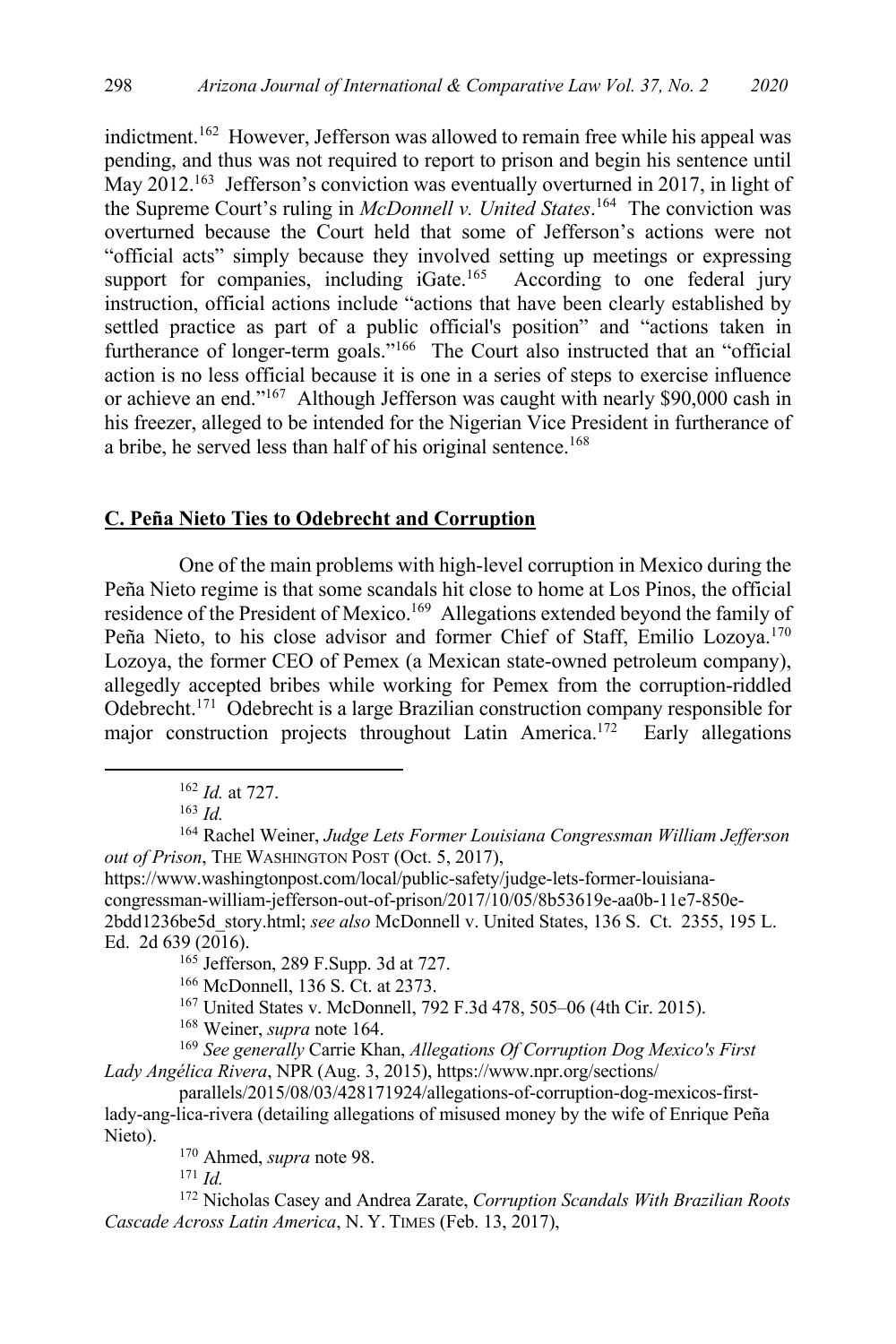suggested Lozoya asked for five million dollars in bribes, but three top Odebrecht officials now claim that he received over ten million dollars.173 One claim suggests that while international coordinator for the 2012 presidential campaign, Lozoya received over three million dollars in bribes from the Brazilian company.174 Odebrecht officials claimed to have deposited money to an account given to them by Lozoya that was located in the British Virgin Islands.<sup>175</sup> However, Lozoya and Peña Nieto have disputed the claims and Mexican officials have yet to seriously pursue them. In fact, it could be argued that officials have done their best to bury the claims by firing the lead prosecutor involved.176 The case has been stalled by bureaucracy and lawyers for Lozoya, deflating the hope of closure for many Mexican citizens.<sup>177</sup>

In January 2019, Peña Nieto himself became embroiled in bribery allegations during the criminal trial of notorious drug boss Juaquin "El Chapo" Guzman.178 A former ally of El Chapo testified during his trial in the United States that Peña Nieto received a bribe of more than \$100 million from Guzman to prevent his capture and allow him to continue to run his drug organization.<sup>179</sup> The New York Times noted that the response in Mexico was not one of shock, but one of normalcy, with the accusation not being a featured story in any of Mexico's major newspapers.180 There is an obvious reason for this reaction in Mexico: there is no direct evidence presented which would link Peña Nieto to the bribes, and criminal defendants are notorious for loose accusations during their trials, especially highprofile defendants such as Guzman.<sup>181</sup> However, another reason for the lack of interest is that these accusations are common, and the typical government response—or lack thereof—is even more common.182 The bribery allegations surrounding Peña Nieto and his associates throughout his presidency are an example of the distrust in Mexico, with one academic stating, "[w]e understand that there is weak rule of law, the lack of capacity for investigation… The names of politicians turn up in trial — but nothing happens."<sup>183</sup>

<sup>175</sup> *Id.*

<sup>176</sup> Juan Montes, *Ex-Mexican Prosecutor Says He Was Fired to Stymie Corruption Probe*, WALL STREET JOURNAL (March 14, 2018), https://www.

wsj.com/articles/ex-mexican-prosecutor-says-he-was-fired-to-stymie-corruptionprobe-1521062636.

<sup>177</sup> Ahmed, *supra* note 98.

<sup>178</sup> Kirk Semple and Elisabeth Malkin, *A \$100 Million Bribe to the President? Mexicans Shrug*, N.Y. TIMES (Jan. 16, 2019), https://www.nytimes.com/

2019/01/16/world/americas/el-chapo-bribe-president-mexico.html.

 $179$  *Id.* 

 $180$  *Id.* 

 $181$  *Id.* 

 $182$  *Id.* 

183Semple, *supra* note 178.

https://www.nytimes.com/2017/02/13/world/americas/peru-colombia-venezuela-brazilodebrecht-scandal.html?module=inline.

<sup>173</sup> Ahmed, *supra* note 98.

<sup>174</sup> *Id.*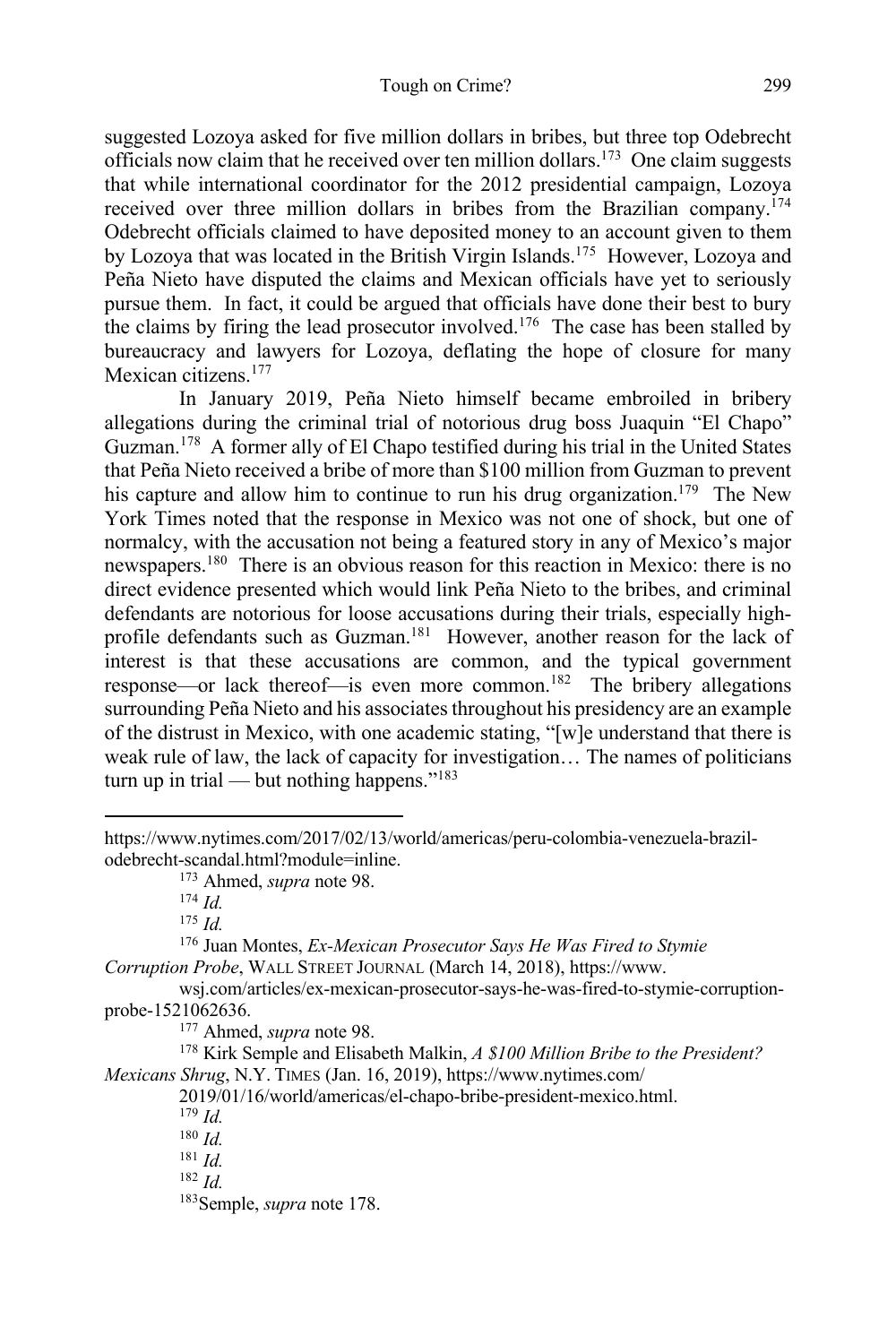#### **D. Governors, Cartels, and Bribes**

Tomás Yarrington was elected Governor of Tamaulipas in 1999, only a year after he began receiving bribes from Mexican drug cartels in that state, mainly the Gulf Cartel and Los Zetas.<sup>184</sup> The quid pro quo arrangement was quite simple: Yarrington would receive payments for allowing the cartels to operate freely throughout the state without facing severe pressure from Mexican officials.<sup>185</sup> It is alleged that he was able to purchase valuable assets worth over seven million dollars, including cars, vehicles, airplanes, and real estate.<sup>186</sup> Yarrington, however, was not alone in receiving bribes from Los Zetas; he was dubiously followed by Fidel Herrera, the Governor of Veracruz.<sup>187</sup> The neighboring states of Veracruz and Tamaulipas served as a major drug route for Los Zetas, which allowed them to move their product into the United States through South Texas.<sup>188</sup> Yarrington was never charged in Mexico, but he was indicted in the Southern District of Texas in 2013.<sup>189</sup> Yarrington was on the run from the time of his indictment until April 2017 when he was arrested in Italy while using a fake name and documents; Yarrington eventually was extradited to the United States in April 2018.<sup>190</sup> Herrera has never been formally charged in the United States or in Mexico, and has even been considered for high-level positions within Mexico's government.<sup>191</sup>

#### **VI. IMPLICATIONS**

# **A. The Next Steps in Mexico**

On December 1, 2018, Andrés Manuel López Obrador, commonly known as AMLO, assumed office as President of Mexico.192 Obrador, representing the

<sup>187</sup> Muñoz, *supra* note 189.

<sup>188</sup> *See generally* Spencer Thomas, *A Complementarity Conundrum: International Criminal Enforcement in the Mexican Drug War*, 45 VAND. J. TRANSNAT'L L. 599, 622 (2012) (general discussion of Los Zetas control and operations in Northern Mexico). 189 Zagaris, *supra* note 184. 190 Staff Reporter, *supra* note 186.

<sup>191</sup> Muñoz, *supra* note 185.

*President, Vowing to Transform the Country, THE WASHINGTON POST (Dec. 1, 2018),* https://www.washingtonpost.com/world/amlo-will-be-inaugurated-as-mexicos-president-

<sup>184</sup> Bruce Zagaris, *U.S. Indicts Former Mexican Governor of Tamaulipas and Two Former Politicians from Coahuila in Two Different Cases of Corruption and Money Laundering*,30 No. 2 INT'L ENFORCEMENT L. REP. 48, 49-50 (2014).

<sup>185</sup> Aaron M. Muñoz, *Silver, Secret Drug Wars, & Selfies: The United States' Justification for the Use of Force Against the Mexican Drug Cartels*, 41 W. ST. U.L. REV. 643, 674 (2014) [hereinafter Muñoz]. 186 Staff Reporter, *Former Mexican governor extradited from Italy to U.S.*, LOS

ANGELES TIMES (April 20, 2018), http://www.latimes.com/nation/nationnow/la-na-tomasyarrington-20180420-story.html.

<sup>192</sup> Mary Beth Sheridan & Kevin Sieff, *AMLO Inaugurated as Mexico's*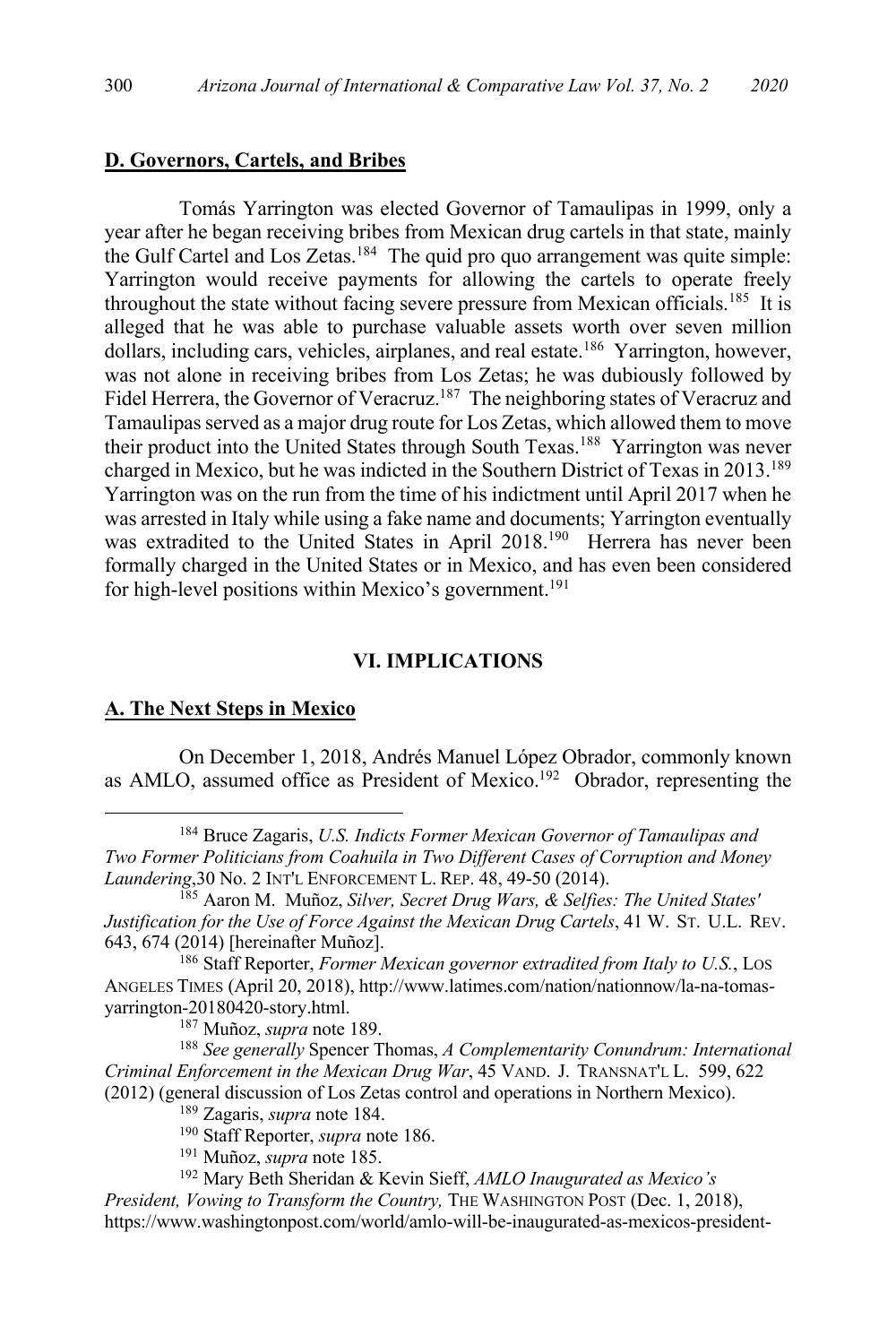National Regeneration Movement (Movimiento Regeneración Nacional), took office after winning 53 percent of the vote in a three-way race and following a campaign in which he promised "profound and radical" changes to improve Mexico.<sup>193</sup> After corruption allegations that have diminished the authority of Peña Nieto's regime, many in Mexico anxiously wonder whether Obrador will keep his campaign promises of rooting out corruption in Mexico and strengthening the  $SNA$ —acts his predecessor was unable, or even unwilling, to do.<sup>194</sup> Some commentators believe Obrador is off to a troubling start because he has declined to prosecute acts of corruption that occurred before he took office, despite agreeing not to halt those already underway.<sup>195</sup> Other experts believe that Obrador will play on his reputation for honesty, and personal influence to promote changes within Mexico's government.<sup>196</sup>

Another unanswered question is whether Obrador will continue promoting the basic framework of the SNA or whether he will try to implement his own anticorruption plan on which he campaigned. Obrador released a 50-point plan to fight corruption and reduce privileges for governmental officials in Mexico.<sup>197</sup> Although much of the plan's details have not been revealed, Obrador touts the measures as "transformative" with proposed measures including consolidating government contracts under a single office.<sup>198</sup> Another proposed measure includes allowing the President to be charged with corruption, which bolsters Obrador's claims of fighting for real change and refusing to "cover up anyone's misdeeds."<sup>199</sup> Mexico has entered what could be a transformative period; the country can either continue with the status quo, or follow the public's mandate for ridding the government of corruption. As of this writing, the decision of which path to take primarily rests in the hands of Andres Manuel Lopez Obrador.

# **B. The Next Steps in the United States**

The future of bribery enforcement in the United States is arguably more complicated than it is in Mexico. The United States seemingly has the infrastructure in place to address the problem, but a majority of Americans feels as though the country has nevertheless regressed in the fight against corruption.200 Results from

<sup>196</sup> *Id.*

<sup>197</sup> Sheridan & Sieff, *supra* note 192.

<sup>198</sup> *Id.*

<sup>199</sup> *See Id.*

(Dec. 12, 2017), https://www.transparency.org/news/feature/corruption in the usa the difference a year makes.

vowing-to-transform-the-country/2018/11/30/d3014f4c-f267-11e8-99c2 cfca6fcf610c\_story.html?utm\_term=.7dd310c817d9.

 $193 \overline{Id}$ .

<sup>194</sup> *Id.*

<sup>195</sup> *Id.*

<sup>200</sup> *See Corruption in the USA: The Difference a Year Makes*, Transparency Int'l.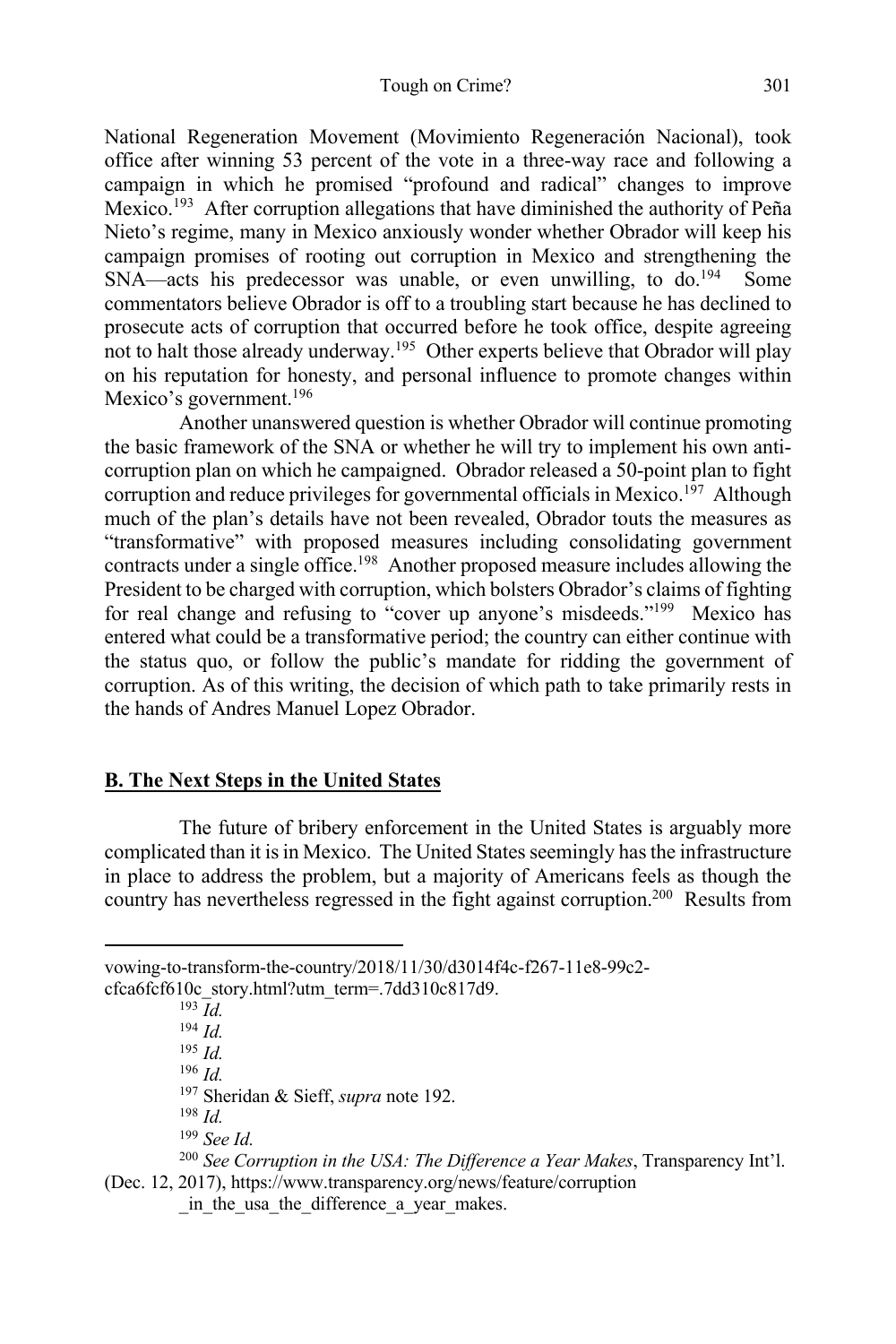a late 2017 Transparency International survey found that nearly 70% of Americans believe the government is failing to fight corruption—up from  $50\%$  in 2016.<sup>201</sup> The survey also asked about the perception of corruption in nine influential government sectors including: the national government e.g. the President and Congress, local government, e.g. judges and the police, and those outside of the government who have strong societal influence, e.g., business and religious leaders.<sup>202</sup> The results showed that Americans perceive the national government in Washington to be the most corrupt, with 44% perceiving the President and his administration to be corrupt—up from 36% the year prior.<sup>203</sup> This could be a symptom of partisan politics, but it is also a worrying trend for a country with the institutions in place to actively fight corruption, especially with overall bribery prosecutions down in recent years.204

The United States has focused much of its anti-bribery attention on international problems rather than potential problems within its own borders.205 In the wake of massive globalization and international agreements promoted by the United Nations and the OECD, senior U.S. officials have directed resources internationally.206 The FBI created an International Corruption Unit in 2008 and currently has 49 Border Corruption Task Forces that devote attention to bribes relating to "national security" issues.<sup>207</sup> The shift in focus has also been changed as the United States shifts more to prevent bribery because it "undermine[s] and distort[s] the marketplace and ultimately harm[s] investors."<sup>208</sup> Shifting the focus to bribes with international relevance, or focusing on the harm done to the market is not inherently negative. However, it can overshadow the work that needs to be done in reigning in the bribery among public officials, which the American public is most worried about.

#### **VII. CONCLUSION**

The prosecution of bribery considers the codified laws on the books and the enforcement of those laws in an effort to deter future similar behavior. The biggest difference between codified laws in the United States and Mexico is the

https://www.sec.gov/news/speech/speech-peikin-2017-11-09.

206 Peikin, *supra* note 205.

<sup>207</sup> Federal Bureau of Investigation, *Ten Years After: The FBI Since 9/11, Public Corruption*, https://archives.fbi.gov/archives/about-us/ten-years-after-the-fbi-since-9- 11/just-the-facts-1/public-corruption-1.

<sup>208</sup> Peikin, *supra* note 205.

 $201$  *Id.* 

<sup>202</sup> *Id.*

<sup>203</sup> *Id.*

<sup>204</sup> Global Legal Insights, *supra* note 116.

<sup>205</sup> *See* Peter W. Schroth, *The United States and the International Bribery Conventions*, 50 AM.J. COMP. L. 593 (2002); *see also* Steven R. Peikin, Co-Director, SEC Enforcement Division, Reflections on the Past, Present, and Future of the SEC's Enforcement of the Foreign Corrupt Practices Act, (Nov. 9, 2017),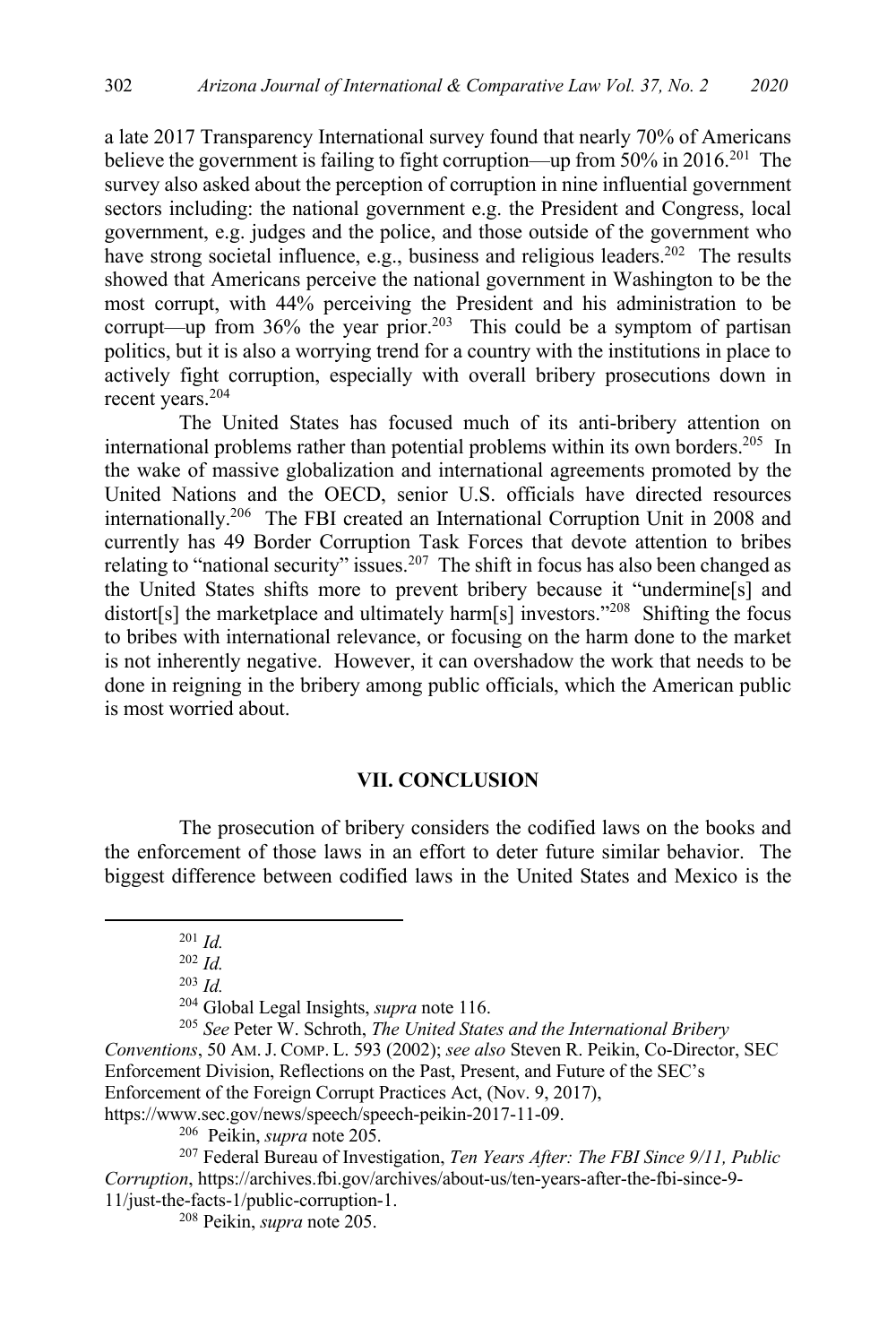detailed sanction procedures within the United States Sentencing Guidelines. The detailed tables and sanction ranges included in the Sentencing Guidelines promise more consistent decisions from both prosecutors and judges (and potentially criminal defendants) because they reduce discretion and are public, transparent documents. The other difference discussed in this Note is the lack of enforcement of both the old and new codified laws in Mexico compared to the enforcement in the United States. Legal scholars now believe that the certainty of prosecution is much more important than the severity of punishment in achieving deterrence. The SNA has changed the codified laws in Mexico in an attempt to make sanctions stronger. Without institutional enforcement, i.e., a commitment to raising the probability of prosecutions, the changes in punishment levels might be rendered toothless.

Both the United States and Mexico can take important steps toward deterring public official bribery. Beginning with Mexico, the changes contemplated by the SNA are steps in the right direction, but Mexico still needs more consistency in enforcement and cooperation among all levels of government. This undoubtedly begins with new President Obrador, and whether his leadership will allow the country to make the turn towards more efficient enforcement of the laws or whether he will turn his back on the overriding voice of the people. With the United States, more progress could occur with greater consistency in enforcement, which could provide the public with a more favorable view of governmental anti-corruption efforts. Currently, there has been an increased media focus on corruption in the United States and the American public has increasingly grown wary. Although no specific allegations have centered around bribery, the overall appearance of corruption can be, at least partially, cleaned up by bribery prosecutions.

A comparison of each country's codified laws has revealed two different approaches to public official bribery and its prosecution. In the United States and Mexico, especially with changes based on the SNA, codified laws make relatively clear what constitutes illegal bribery and the resulting punishments. However, this Note has shown that the lack of prosecution of those codified laws leads to decreased deterrence and more public official corruption. With respect to bribery prosecution, consistency can ensure that public officials soliciting or accepting bribes do not feel above the law. The United States has more established institutions in its anti-corruption fight, and it will be important to make sure the existing institutions are not weakened, but strengthened, in the face of modern pressure. Mexico faces a similar problem, but under different circumstances. The institutions need to be strengthened, but they must be built from almost nothing. Both countries have the opportunity to increase transparency, increase the optimism of their citizens, and improve the efficiency of their governments if they are able to more consistently deter bribery of public officials.